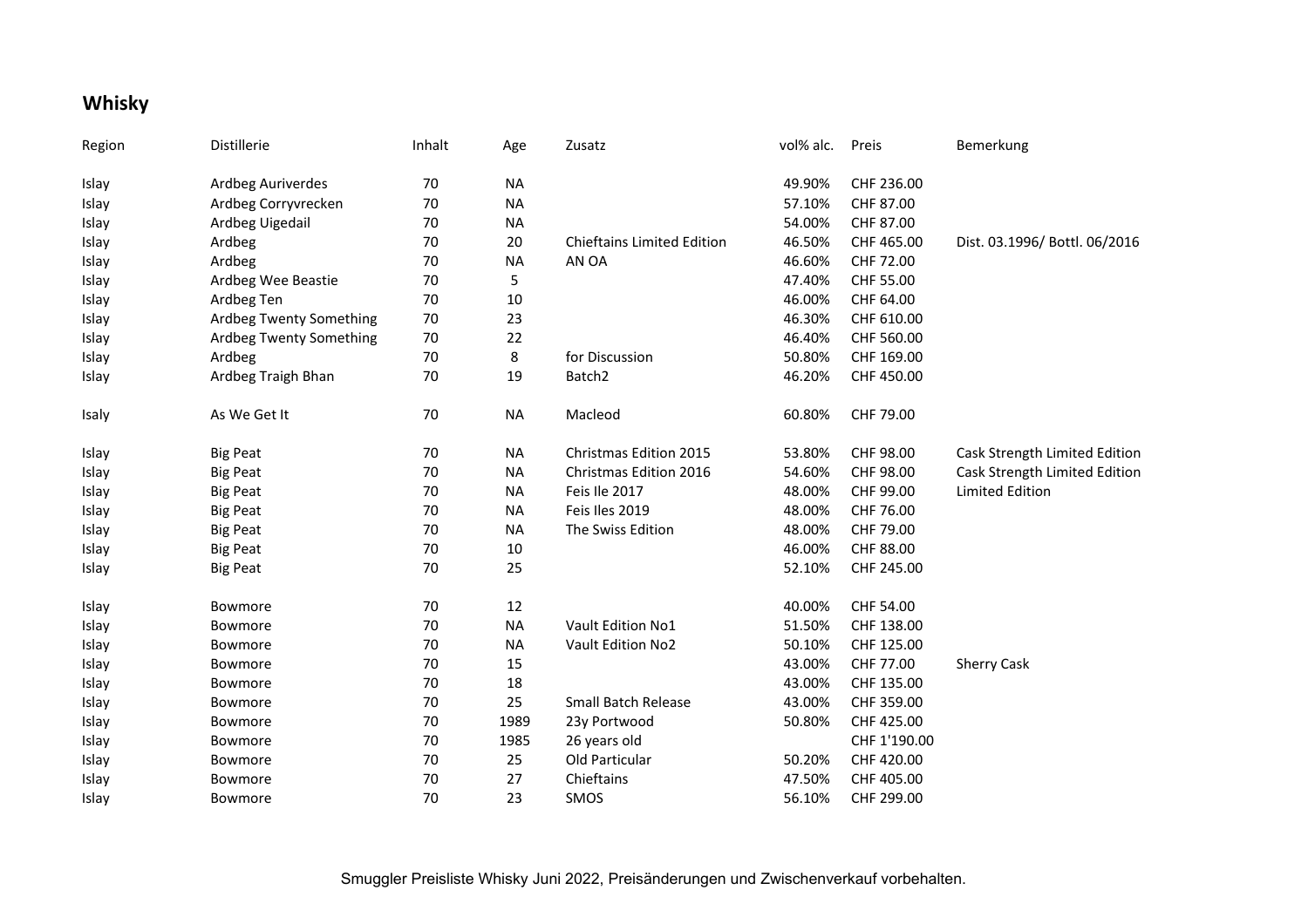| Islay | Bruichladdich | 70 | 16             | <b>Smuggler Edition Private Cask</b> | 61.20% | CHF 235.00 | from Duncan McGillivrays Private Stock |
|-------|---------------|----|----------------|--------------------------------------|--------|------------|----------------------------------------|
| Islay | Bruichladdich | 70 | <b>NA</b>      | The Classic Laddie                   | 50.00% | CHF 66.00  |                                        |
| Islay | Bruichladdich | 70 | 8              | The Laddie Eight                     | 50.00% | CHF 59.50  | <b>Travel Retail Exclusiv</b>          |
| Islay | Bruichladdich | 70 | 2010           | <b>Islay Barley</b>                  | 50.00% | CHF 79.00  |                                        |
| Islay | Bruichladdich | 70 | 2011           | <b>Islay Barley</b>                  | 50.00% | CHF 75.00  |                                        |
| Islay | Bruichladdich | 70 | 2009           | The Organic                          | 50.00% | CHF 85.00  | <b>Limited Edition</b>                 |
| Islay | Bruichladdich | 70 | 1984           | Bourbon: All In                      | 43.70% | CHF 950.00 | 32 years Old                           |
| Islay | Bruichladdich | 70 | 1985           | Bourbon: Hidden Glory                | 48.70% | CHF 950.00 | 32 years Old                           |
| Islay | Bruichladdich | 70 | 1986           | Sherry: Magnaficent Seven            | 44.60% | CHF 950.00 | 30 years Old                           |
| Islay | Bruichladdich | 70 | 5              | Octomore 3.1                         | 59.00% | CHF 395.00 | 152ppm                                 |
| Islay | Bruichladdich | 70 | 5              | Octomore 6.1                         | 57.00% | CHF 195.00 | 167ppm                                 |
| Islay | Bruichladdich | 70 | 5              | Octomore 6.2                         | 58.20% | CHF 210.00 | 167ppm                                 |
| Islay | Bruichladdich | 70 | 5              | Octomore 7.2                         | 58.50% | CHF 199.00 | 208ppm                                 |
| Islay | Bruichladdich | 70 | 7              | Octomore 7.4 Virgin Oak              | 61.20% | CHF 259.00 | 167ppm                                 |
| Islay | Bruichladdich | 70 | 8              | Octomore 8.1                         | 59.30% | CHF 145.00 | 167ppm                                 |
| Islay | Bruichladdich | 70 | 8              | Octomore 8.2                         | 58.40% | CHF 175.00 | 167ppm                                 |
| Islay | Bruichladdich | 70 | 5              | Octomore 9.1                         | 59.60% | CHF 179.00 | 156ppm                                 |
| Islay | Bruichladdich | 70 | 5              | Octomore 9.2                         | 58.20% | CHF 179.00 | 156ppm                                 |
| Islay | Bruichladdich | 70 | 5              | Octomore 9.3                         | 62.90% | CHF 230.00 | 133ppm                                 |
| Islay | Bruichladdich | 70 | 5              | Octomore 10.1                        | 59.80% | CHF 169.00 | 107ppm                                 |
| Islay | Bruichladdich | 70 | 8              | Octomore 10.2                        | 56.90% | CHF 189.00 | 96.9ppm                                |
| Islay | Bruichladdich | 70 | 6              | Octomore 10.3                        | 61.30% | CHF 229.00 | 114ppm                                 |
| Islay | Bruichladdich | 70 | 3              | Octomore 10.4                        | 63.50% | CHF 222.00 | 88ppm                                  |
| Islay | Bruichladdich | 70 | 5              | Octomore 11.1                        | 59.40% | CHF 179.00 | 139ppm                                 |
| Islay | Bruichladdich | 70 | 5              | Octomore 11.3                        | 61.70% | CHF 239.00 | 194ppm                                 |
| Islay | Bruichladdich | 70 | $\overline{7}$ | <b>Octomore Sauternes Cask</b>       | 63.90% | CHF 325.00 | Rest&Be Thankful 296btl.               |
| Islay | Bruichladdich | 70 | 2011           | Octomore 9y                          | 50.00% | CHF 249.00 | The Character of Islay                 |
| Islay | Bruichladdich | 70 | 10             | Octomore Ten Third Edition           | 56.80% | CHF 215.00 |                                        |
| Islay | Bruichladdich | 70 | 10             | Octomore Ten 4th Edition             | 54.30% | CHF 226.00 | 208ppm                                 |
| Islay | Bruichladdich | 70 | 23             | Black Art 1990                       | 49.20% | CHF 339.00 | unpeated                               |
| Islay | Bruichladdich | 20 | 1992           | Black Art 5.1                        | 48.40% | CHF 115.00 |                                        |
| Islay | Bruichladdich | 70 | 1990           | Black Art 6.1                        | 46.90% | CHF 375.00 |                                        |
| Islay | Bruichladdich | 70 | 1994           | Black Art 7.1                        | 48.40% | CHF 375.00 |                                        |
| Islay | Bruichladdich | 70 | 1994           | Black Art 8.1                        | 43.10% | CHF 375.00 |                                        |
| Islay | Bruichladdich | 70 | 1992           | Black Art 9.1                        | 44.40% | CHF 469.00 |                                        |
| Islay | Bruichladdich | 70 | 11y            | Port Charlotte                       | 61.20% | CHF 245.00 | Berry Bros.                            |
| Islay | Bruichladdich | 70 | 2012           | Port Charlotte Islay Barley          | 50.00% | CHF 89.00  |                                        |
|       |               |    |                |                                      |        |            |                                        |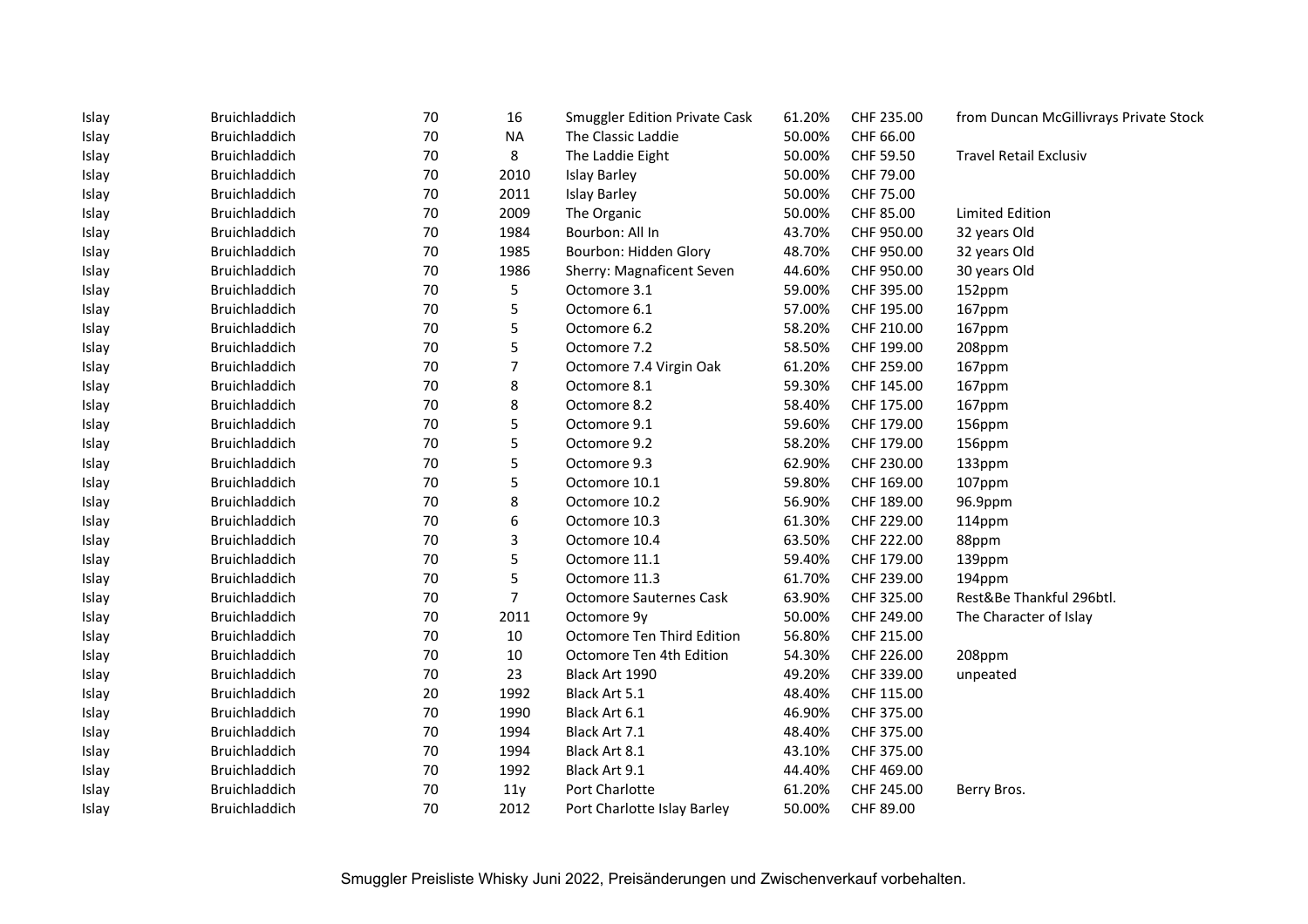| Islay | Bruichladdich | 70     | 2009             | Port Charlotte MC: 01        | 56.30% | CHF 115.00 | <b>Heavily Peated</b>    |
|-------|---------------|--------|------------------|------------------------------|--------|------------|--------------------------|
| Islay | Bruichladdich | 70     | 2010             | Port Charlotte OLC:01        | 55.10% | CHF 125.00 | <b>Heavily Peated</b>    |
| Islay | Bruichladdich | $70\,$ | 2011             | Port Charlotte PAC:01        | 56.10% | CHF 135.00 | <b>Heavily Peated</b>    |
| Islay | Bruichladdich | 70     | 2012             | Port Charlotte SC:01         | 55.20% | CHF 135.00 |                          |
| Islay | Bruichladdich | 70     | <b>NA</b>        | PC 12 Oileanach Turachail    | 58.70% | CHF 179.00 | <b>Heavily Peated</b>    |
| Islay | Bruichladdich | 70     | 13               | Port Charlotte Bourbon Cask  | 63.50% | CHF 239.00 | Rest&Be Thankful 292btl. |
| Islay | Bruichladdich | 70     | $10\,$           | Port Charlotte               | 50.00% | CHF 79.00  |                          |
| Islay | Bruichladdich | 70     | 9                | Port Charlotte               | 50.00% | CHF 179.00 | The Character of Islay   |
| Islay | Bunnahabhain  | $70\,$ | 8                | Staoisha for Smuggler        | 57.30% | CHF 99.00  |                          |
| Islay | Bunnahabhain  | 70     | 22               | Cadenheads                   | 50.40% | CHF 178.00 | 1994/2017                |
| Islay | Bunnahabhain  | 70     | 2013             | Signatory                    | 40.00% | CHF 59.00  | Very Cloudy              |
| Islay | Bunnahabhain  | $70\,$ | 12               |                              | 46.30% | CHF 72.50  |                          |
| Islay | Bunnahabhain  | 70     | 18               |                              | 46.30% | CHF 162.00 |                          |
| Islay | Bunnahabhain  | 70     | $10\,$           | Aonadh                       | 56.20% | CHF 159.00 |                          |
| Islay | Bunnahabhain  | 70     | <b>NA</b>        | Ceobanach                    | 46.30% | CHF 99.00  |                          |
| Islay | Bunnahabhain  | $70\,$ | 2008             | Manzanilla Cask              | 52.30% | CHF 167.00 |                          |
| Islay | Bunnahabhain  | 70     | 22               | PX Cask                      | 50.00% | CHF 485.00 |                          |
| Islay | Bunnahabhain  | 70     | 15               | Carn Mòr                     | 56.60% | CHF 159.00 |                          |
| Islay | Bunnahabhain  | 70     | 2009             | The Ultimate                 | 68.90% | CHF 125.00 |                          |
| Islay | Caol Ila      | 70     | 12               | Classic Malt                 | 43.00% | CHF 59.00  |                          |
| Islay | Caol Ila      | 70     | $18\,$           |                              | 43.00% | CHF 124.00 |                          |
| Islay | Caol Ila      | $70\,$ | 35               | Diageo Lim. Edition          | 58.10% | CHF 975.00 |                          |
| Islay | Caol Ila      | 70     | 12               | The Maltman                  | 53.30% | CHF 148.00 |                          |
| Islay | Caol Ila      | 70     | 14               | Wilson&Morgan                | 52.40% | CHF 129.00 |                          |
| Islay | Caol Ila      | 70     | $\boldsymbol{7}$ | The Maltman                  | 54.10% | CHF 95.00  |                          |
| Islay | Caol Ila      | 70     | 13               | Long Valley Selection        | 50.00% | CHF 125.00 |                          |
| Islay | Caol Ila      | 70     | 2010             | Signatory                    | 43.00% | CHF 69.00  |                          |
| Islay | Caol Ila      | 70     | 2013             | <b>Signatory Very Cloudy</b> | 40.00% | CHF 59.00  |                          |
| Islay | Caol Ila      | 70     | 12               | Smuggler's Edition           | 54.50% | CHF 145.00 |                          |
| Islay | Kilchoman     | 70     | <b>NA</b>        | Machir Bay                   | 46.00% | CHF 64.00  |                          |
| Islay | Kilchoman     | 70     | <b>NA</b>        | Sanaig                       | 46.00% | CHF 69.00  |                          |
| Islay | Lagavulin     | 70     | 2005             | <b>Distillers Edition</b>    | 43.00% | CHF 95.00  |                          |
| Islay | Lagavulin     | 70     | 8                | <b>Limited Edition</b>       | 48.00% | CHF 79.00  |                          |
| Islay | Lagavulin     | 70     | 12               | Limited Edition 2014         | 54.40% | CHF 132.00 |                          |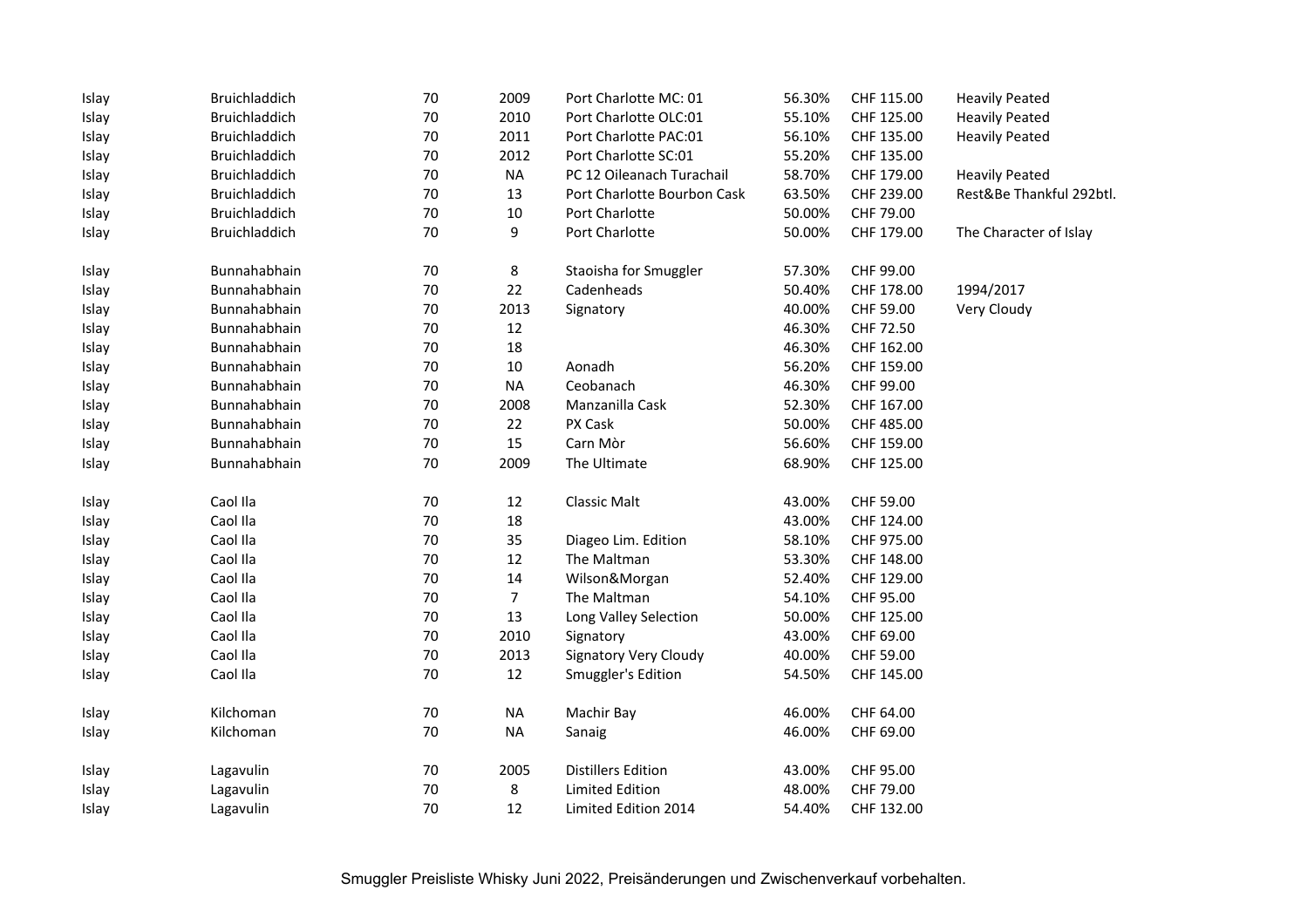| Islay | Lagavulin              | 70     | 12        | Limited Edition 2015                 | 56.80% | CHF 133.00   |                                   |
|-------|------------------------|--------|-----------|--------------------------------------|--------|--------------|-----------------------------------|
| Islay | Lagavulin              | 70     | 12        | Limited Edition 2018                 | 57.80% | CHF 139.00   |                                   |
| Islay | Lagavulin              | $70\,$ | 12        | Limited Edition 2019                 | 56.50% | CHF 139.00   |                                   |
| Islay | Lagavulin              | 70     | 12        | Limited Edition 2020                 | 56.40% | CHF 159.00   |                                   |
| Islay | Lagavulin              | 70     | 12        | Diageo Special Release 2021          | 56.50% | CHF 159.00   |                                   |
| Islay | Lagavulin              | 70     | 10        | <b>Travel Retail Exclusiv</b>        | 43.00% | CHF 85.00    |                                   |
| Islay | Lagavulin              | 70     | 11        | Offerman Edition                     | 46.00% | CHF 159.00   |                                   |
| Islay | Lagavulin              | 70     | 11        | <b>Offerman Edition Guiness Cask</b> | 46.00% | CHF 199.00   |                                   |
| Islay | Dubthach               | 70     | <b>NA</b> | The Stillman's                       | 56.50% | CHF 89.00    |                                   |
| Islay | Laphroaig              | 70     | 10        |                                      | 40.00% | CHF 49.50    |                                   |
| Islay | Laphroaig              | $70\,$ | 27        | <b>Limited Editon</b>                |        | CHF 565.00   |                                   |
| Islay | Laphroaig              | 70     | 1997      | Berry's                              | 51.60% | CHF 245.00   |                                   |
| Islay | Laphroaig              | 70     | 18        | Old Particular                       | 48.40% | CHF 215.00   |                                   |
| Islay | Laphroaig              | 70     | 2005      | <b>First Editions</b>                | 55.80% | CHF 162.00   |                                   |
| Islay | Laphroaig              | $70\,$ | 25        | 2015 Limited Edition                 | 46.80% | CHF 499.00   |                                   |
| Islay | Laphroaig              | 70     | 2001      | <b>First Editions</b>                |        | CHF 219.00   |                                   |
| Islay | Laphroaig              | 70     | 14        | Dun Bheagan                          | 46.00% | CHF 117.00   |                                   |
| Islay | Laphroaig              | 50     | <b>NA</b> | LP7                                  | 52.80% | CHF 125.00   |                                   |
| Islay | Laphroaig              | 70     | 21        | Chieftains                           | 46.00% | CHF 198.00   | Distilled 05/1994 Bottled 07/2015 |
| Islay | Margadale              | 70     | 16        | The Maltman                          | 50.00% | CHF 167.00   | The peated Bunnahabhain           |
| Islay | Port Ellen             | 70     | 32        | 15th Release 2015                    | 53.90% | a.Anfrage    |                                   |
| Islay | Port Ellen             | 70     | 1980      | Rare&Old Bottled 2016                | 46.00% | CHF 1'590.00 | Gordon&McPhails                   |
| Islay | Williamson             | $70\,$ | 6         | Dràm Mòr                             | 56.40% | CHF 99.00    |                                   |
| Islay | Smokehead              | 70     | <b>NA</b> | Macleod                              | 43.00% | CHF 57.00    |                                   |
| Islay | Smokehead High Voltage | 70     | <b>NA</b> | Macleod                              | 58.00% | CHF 79.00    |                                   |
| Islay | Smokehead Extra Black  | 70     | 18        | Macleod                              | 46.00% | CHF 189.00   |                                   |
| Islay | Smokehead Sherrybomb   | 70     | <b>NA</b> | Macleod                              | 48.00% | CHF 95.00    |                                   |
| Islay | Smokehead Rum Riot     | 70     | <b>NA</b> | Macleod                              | 43.00% | CHF 75.00    |                                   |
| Islay | Smokehead Rum Rebel    | 70     | <b>NA</b> | Macleod                              | 46.00% | CHF 75.00    |                                   |
| Islay | The Peatmonster        | $70\,$ | <b>NA</b> | <b>Compass Box</b>                   | 46.00% | CHF 64.00    |                                   |
| Islay | The Peatmonster        | 70     | <b>NA</b> | <b>Compass Box</b>                   | 46.00% | CHF 99.00    | Arcana Limited Edition            |
| Islay | Secret Islay           | 70     | 21        | The Whisky Agency                    | 54.90% | CHF 299.00   |                                   |
| Islay | Peat Pure              | 50     | <b>NA</b> | Elements of Islay                    | 45.00% | CHF 45.00    |                                   |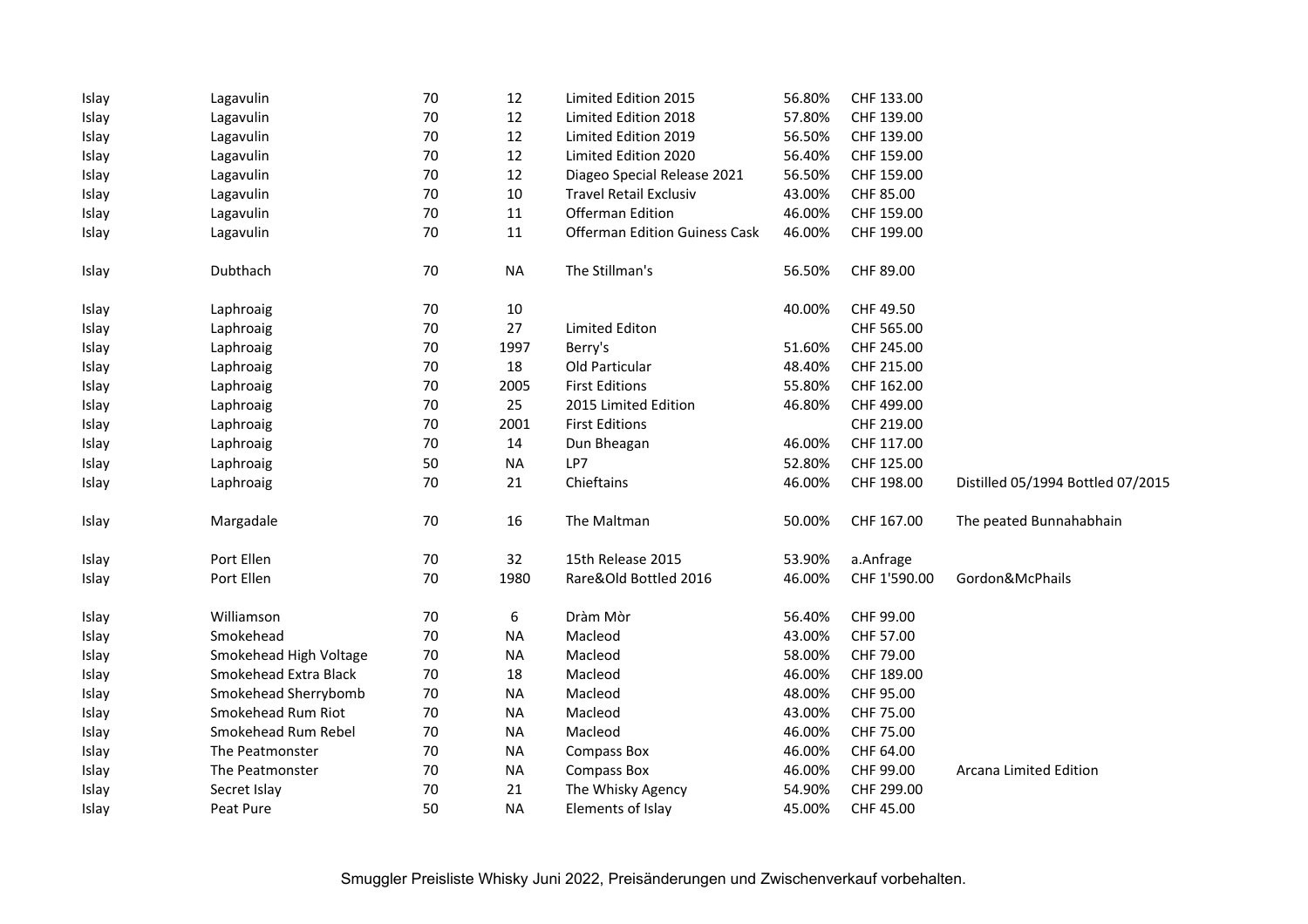| Islay          | Peat Full             | 50     | <b>NA</b> | Elements of Islay               | 59.30% | CHF 57.00    |                             |
|----------------|-----------------------|--------|-----------|---------------------------------|--------|--------------|-----------------------------|
| Islay          | "An Islay Distillery" | 70     | 11        | Cadenheads                      | 56.00% | CHF 133.00   | Cadenhead Shop Baden exkl.  |
| Islay          | Secret Islay          | 70     | 2005      | Coopers Choice                  | 56.50% | CHF 165.00   |                             |
| Isle of Arran  | Arran                 | 70     | <b>NA</b> | Sauternes Cask Finish           | 50.00% | CHF 69.00    |                             |
| Isle of Arran  | Arran                 | 70     | <b>NA</b> | Amarone Cask Finish             | 50.00% | CHF 69.00    |                             |
| Isle of Arran  | Arran                 | 70     | 10        | Original                        | 46.00% | CHF 54.00    |                             |
| Isle of Arran  | Arran                 | 70     | <b>NA</b> | The Bothy                       | 55.70% | CHF 95.00    | Quarter Cask Batch1         |
| Isle of Arran  | Arran                 | 70     | <b>NA</b> | The Bothy                       | 55.20% | CHF 95.00    | Quarter Cask Batch2         |
| Isle of Arran  | Arran                 | 70     | <b>NA</b> | 21st Anniversary Limited Edit   | 52.60% | CHF 219.00   |                             |
| Isle of Arran  | Arran                 | 70     | 16        | Rest & Be Thankfull             | 56.80% | CHF 144.00   |                             |
| Isle of Arran  | Arran                 | 70     | 18        | Rest & Be Thankfull             | 55.30% | CHF 151.00   |                             |
| Isle of Arran  | Arran                 | 70     | 22        | The Maltman                     | 50.30% | CHF 175.00   |                             |
| Isle of Arran  | Arran                 | 70     | 23        | Drumadoon Point                 | 49.50% | CHF 210.00   |                             |
| Isle of Arran  | Arran                 | 70     | 21        | Lochranza Castle                | 47.20% | CHF 210.00   |                             |
| Isle of Arran  | Arran                 | 70     | 21        | Kildonan & Pladda Island        | 50.40% | CHF 210.00   |                             |
| Isle of Arran  | Arran                 | 70     | 12        | Liano Cask Finish               | 55.50% | CHF 175.00   |                             |
| Isle of Arran  | Arran                 | 70     | 21        | Old Particular                  | 52.00% | CHF 219.00   |                             |
| Isle of Arran  | Arran                 | $70\,$ | 21        |                                 | 46.70% | CHF 182.00   |                             |
| Isle of Arran  | Arran                 | 70     | 25        | <b>Original First Release</b>   | 46.00% | CHF 399.00   |                             |
| Isle of Arran  | Arran                 | 70     | 10        | Machrie Moor                    | 46.00% | CHF 79.00    |                             |
| Isle of Orkney | <b>Highland Park</b>  | 70     | <b>NA</b> | Cask Strength No2               | 63.90% | CHF 96.00    |                             |
| Isle of Orkney | <b>Highland Park</b>  | 70     | 12        |                                 | 40.00% | CHF 56.00    |                             |
| Isle of Orkney | <b>Highland Park</b>  | 70     | 15        | <b>Viking Heart</b>             | 44.00% | CHF 115.00   |                             |
| Isle of Orkney | <b>Highland Park</b>  | 70     | 18        |                                 | 43.00% | CHF 149.00   |                             |
| Isle of Orkney | <b>Highland Park</b>  | 70     | 1977      | <b>Bicentenary Bottled 2008</b> | 40.00% | CHF 1'450.00 |                             |
| Isle of Orkney | <b>Highland Park</b>  | 70     | 21        |                                 | 47.50% | CHF 249.00   |                             |
| Isle of Orkney | <b>Highland Park</b>  | 70     | 16        | Thor                            | 52.10% | CHF 650.00   |                             |
| Isle of Orkney | <b>Highland Park</b>  | 70     | 18        | Old Malt Cask                   | 50.00% | CHF 179.00   |                             |
| Isle of Orkney | <b>Highland Park</b>  | 70     | 25        | <b>Hart Brothers</b>            | 47.50% | CHF 319.00   |                             |
| Isle of Orkney | <b>Highland Park</b>  | 70     | 17        | Ice Editon                      | 53.90% | CHF 299.00   |                             |
| Isle of Orkney | <b>Highland Park</b>  | 70     | 15        | Fire Editon                     | 45.20% | CHF 320.00   |                             |
| Isle of Orkney | <b>Highland Park</b>  | 70     | 24        | <b>Acla Selection</b>           | 50.00% | CHF 390.00   | 1992                        |
| Isle of Orkney | <b>Highland Park</b>  | 70     | 18        | XOP                             | 54.00% | CHF 218.00   | Douglais Laing              |
| Isle of Orkney | <b>Highland Park</b>  | 70     | 21        | <b>XOP</b>                      | 47.00% | CHF 409.00   | Dist. Sept 96/Bottl. Nov 17 |
| Isle of Orkney | <b>Highland Park</b>  | 70     | <b>NA</b> | Valkyrie                        | 45.90% | CHF 71.00    |                             |
| Isle of Orkney | <b>Highland Park</b>  | 70     | <b>NA</b> | Valfather                       | 47.00% | CHF 79.00    |                             |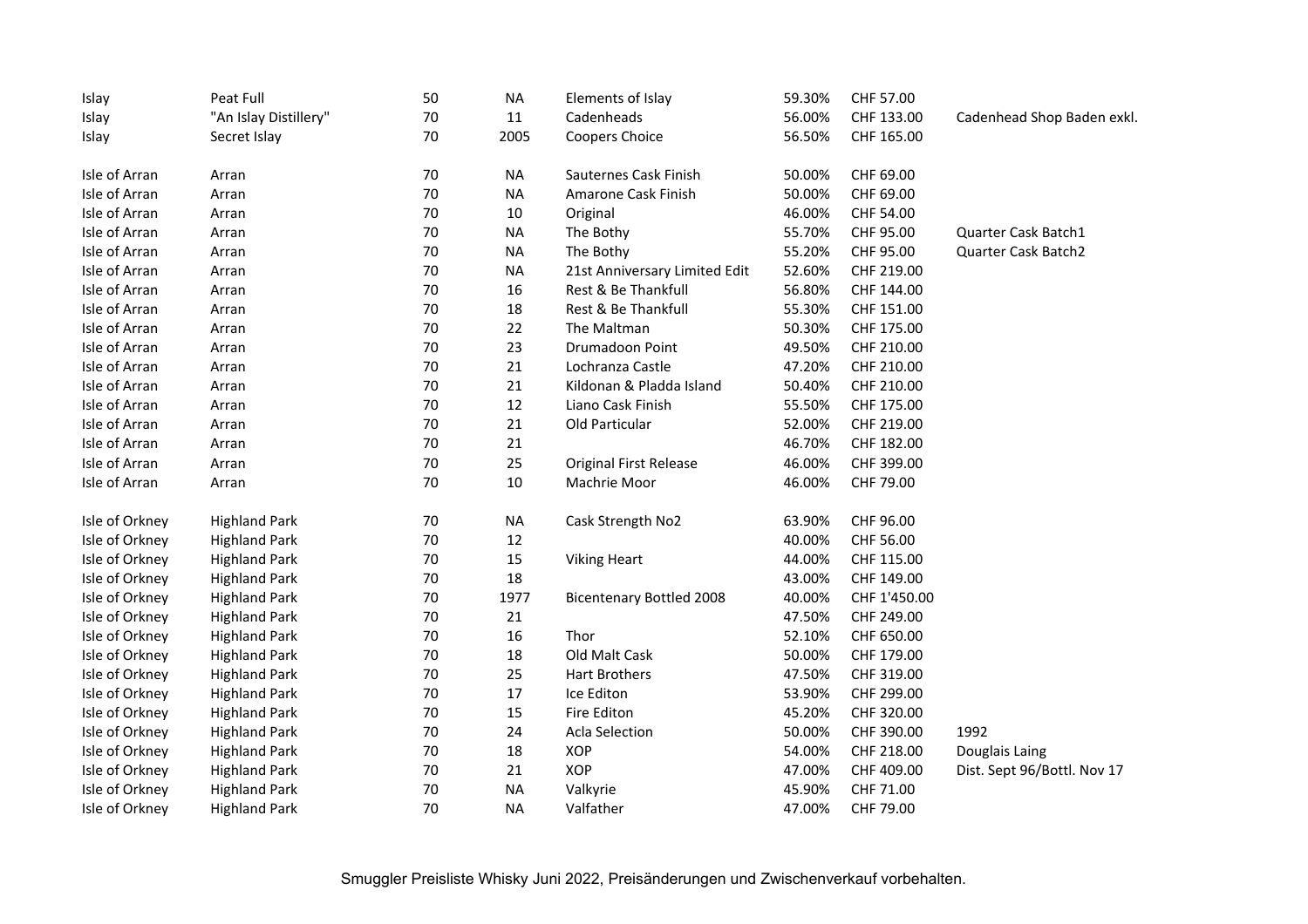| Isle of Orkney | <b>Highland Park</b>         | 70 | 17        | The Light                         | 52.90% | CHF 275.00   |                               |
|----------------|------------------------------|----|-----------|-----------------------------------|--------|--------------|-------------------------------|
| Isle of Orkney | <b>Highland Park</b>         | 70 | 15        | Helvetia excl Switzerland         | 58.40% | CHF 199.00   | 2003-2018                     |
| Isle of Orkney | <b>Highland Park</b>         | 70 | $11\,$    | High Spirits Distrib. Switzerland | 63.80% | CHF 149.00   | 2008-2019                     |
| Isle of Orkney | <b>Highland Park</b>         | 70 | 12        | <b>Excl. Germany Edition</b>      | 64.70% | CHF 175.00   | 2006-2019                     |
| Isle of Orkney | <b>Highland Park</b>         | 70 | <b>NA</b> | Triskelion                        | 45.10% | CHF 222.00   |                               |
| Isle of Orkney | Smuggler's Secret Orkney     | 70 | 10        | excl for Smuggler                 | 62.40% | CHF 89.00    | 210 bottles                   |
| Isle of Orkney | Secret of Orkney             | 70 | 2008      | The Maltman                       | 63.90% | CHF 90.00    |                               |
| Isle of Orkney | Orkney                       | 70 | 11        | <b>Berry Bros</b>                 | 46.00% | CHF 85.00    |                               |
| Isle of Orkney | Orkney                       | 70 | 13        | A.D. Rattray                      | 63.30% | CHF 105.00   | excl. For Switzerland         |
| Isle of Skye   | Talisker                     | 70 | 8         | Diageo Special Realese 2020       | 57.90% | CHF 119.00   | Caribbean Rum Cask            |
| Isle of Skye   | Talisker                     | 70 | 10        |                                   | 45.80% | CHF 49.90    |                               |
| Isle of Skye   | Talisker                     | 70 | 2009      | <b>Distillers Edition</b>         | 45.80% | CHF 65.00    |                               |
| Isle of Skye   | Talisker                     | 70 | <b>NA</b> | Port Ruighe                       | 45.80% | CHF 59.00    |                               |
| Isle of Skye   | Talisker                     | 70 | 18        |                                   | 45.80% | CHF 114.00   |                               |
| Isle of Skye   | Talisker                     | 70 | 25        |                                   | 45.80% | CHF 259.00   |                               |
| Isle of Skye   | Talisker                     | 70 | 8         | Diageo Special Release 2021       | 59.70% | CHF 125.00   |                               |
| Isle of Skye   | Talisker                     | 70 | 43        | Xpedition Oak                     | 49.70% | CHF 4'195.00 |                               |
| Isle of Skye   | <b>Torabhaig Allt Gleann</b> | 70 | <b>NA</b> |                                   | 46.00% | CHF 89.00    |                               |
| Isle of Mull   | Ledaig                       | 70 | $11\,$    | Berry Bros&Rudd                   | 57.70% | CHF 145.00   | exclusiv for Switzerland      |
| Isle of Mull   | Ledaig                       | 70 | 18        | <b>Limited Release</b>            | 46.30% | CHF 165.00   |                               |
| Isle of Mull   | Ledaig                       | 70 | 19        | Marsala Cask                      | 51.00% | CHF 197.00   | <b>Limited Edition</b>        |
| Isle of Mull   | Ledaig                       | 70 | 10        | The Warehouse Collection          | 53.90% | CHF 125.00   | <b>Limited Edition</b>        |
| Isle of Mull   | Tobermory                    | 70 | 21        | Wilson & Morgan                   | 55.00% | CHF 184.00   | Distilled 1995                |
| Isle of Mull   | Tobermory                    | 70 | 19        | Rest & Be Thankful                | 56.00% | CHF 135.00   | Bourbon Cask 253 Fl.          |
| Isle of Mull   | Tobermory                    | 70 | 17        | <b>Oloroso Cask Matured</b>       | 55.90% | CHF 175.00   |                               |
| Isle of Mull   | Tobermory                    | 70 | 18        |                                   | 46.30% | CHF 199.00   |                               |
| Isle of Mull   | Tobermory                    | 70 | 20        |                                   | 46.30% | CHF 229.00   |                               |
| Isle of Mull   | Tobermory                    | 70 | 12        |                                   | 46.30% | CHF 58.00    |                               |
| Isle of Jura   | Jura                         | 70 | <b>NA</b> | Seven Wood                        | 42.00% | CHF 72.00    |                               |
| Isle of Jura   | Jura                         | 70 | 12        | New Edition                       | 40.00% | CHF 56.00    |                               |
| Isle of Jura   | Jura                         | 70 | 18        | New Edition                       | 44.00% | CHF 99.00    |                               |
| Isle of Jura   | Jura                         | 70 | <b>NA</b> | Rum Cask Finish                   | 40.00% | CHF 47.00    |                               |
| Isle of Jura   | Jura                         | 70 |           | Tastival                          | 51.00% | CHF 144.00   | Limited Edition Festival 2016 |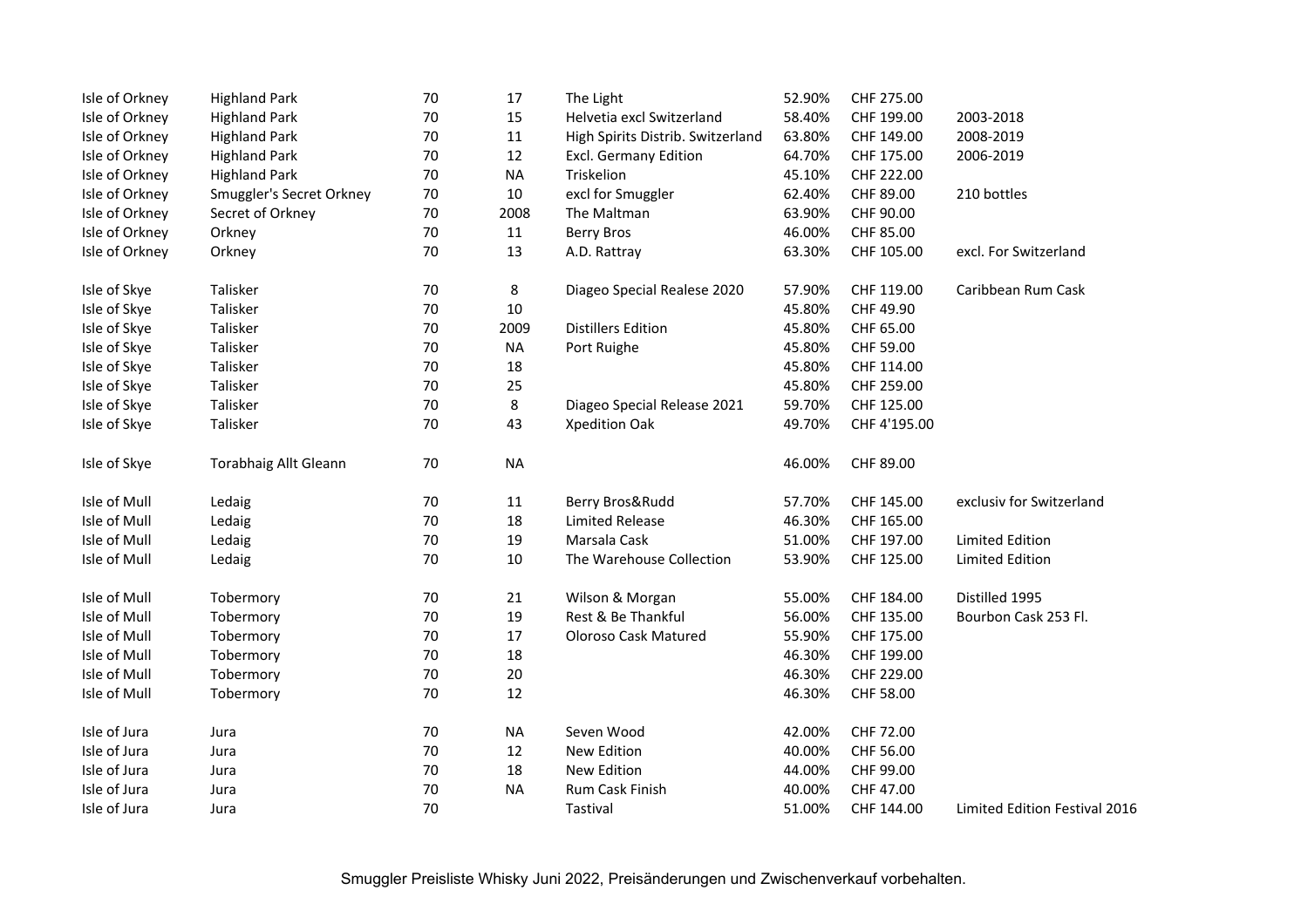| Isle of Jura   | Jura                      | 70 |           | Tastival                         | 51.00% | CHF 139.00 | Limited Edition Festival 2017   |
|----------------|---------------------------|----|-----------|----------------------------------|--------|------------|---------------------------------|
| Isle of Jura   | Jura                      | 70 | 25        | Old Malt Cask                    | 45.10% | CHF 179.00 | 1991-2017                       |
|                |                           |    |           |                                  |        |            |                                 |
| Isle of Raasay | Raasay                    | 70 | <b>NA</b> | Batch1                           | 46.40% | CHF 79.00  |                                 |
| Isle of Raasay | Raasay                    | 70 | <b>NA</b> | Batch <sub>2</sub>               | 46.40% | CHF 79.00  | <b>Lightly Peated</b>           |
| Speyside       | Aberlour-Glenlivet        | 70 | 17        | Cadenheads                       | 58.80% | CHF 157.00 |                                 |
| Speyside       | Aberlour                  | 70 | $10\,$    | <b>Forest Reserve</b>            | 43.00% | CHF 45.00  |                                 |
| Speyside       | Aberlour                  | 70 | <b>NA</b> | Casg Annamh                      | 48.00% | CHF 77.00  |                                 |
| Speyside       | BenRiach                  | 70 | 12        | Three Way Sherry maturation      | 46.00% | CHF 62.00  |                                 |
| Speyside       | BenRiach                  | 70 | $12\,$    | The Smoky Twelve                 | 46.00% | CHF 67.00  |                                 |
| Speyside       | BenRiach                  | 70 | 22        | Dark Rum Cask Finish Peated      | 46.00% | CHF 185.00 |                                 |
| Speyside       | BenRiach                  | 70 | 21        |                                  | 46.00% | CHF 135.00 |                                 |
| Speyside       | BenRiach                  | 70 | <b>NA</b> | Cask Strength                    | 57.20% | CHF 95.00  | Batch1                          |
| Speyside       | BenRiach                  | 70 | 11        | <b>Hart Brothers</b>             | 52.00% | CHF 98.00  | Selected by André von Ah        |
| Speyside       | BenRiach                  | 70 | $11\,$    | <b>Hart Brothers</b>             | 58.60% | CHF 115.00 |                                 |
| Speyside       | BenRiach                  | 70 | 12        | 1st Rum Cask Filled              | 58.60% | CHF 129.00 | <b>Hart Brothers</b>            |
| Speyside       | BenRiach                  | 70 | 2013      | The Stillman's 8yo               | 55.30% | CHF 88.00  | Stillman's                      |
| Speyside       | <b>Benrinnes</b>          | 70 | $10\,$    | <b>Smugglers Private Edition</b> | 55.10% | CHF 89.00  | Spring Edition 2020/150 Bottles |
| Speyside       | <b>Benrinnes</b>          | 70 | 13        | Cadenheads                       | 52.20% | CHF 109.00 |                                 |
| Speyside       | <b>Benrinnes</b>          | 70 | 15        | Cadenheads                       | 54.80% | CHF 129.00 |                                 |
| Speyside       | Braeval                   | 70 | 22        | Single Cask                      | 55.00% | CHF 224.00 | The Single Cask                 |
| Speyside       | <b>Braes of Glenlivet</b> | 70 | 23        | Berry Bros & Rudd                | 57.10% | CHF 235.00 | 1994-2018                       |
|                |                           |    |           |                                  |        |            |                                 |
| Speyside       | Craigellachie             | 70 | 1991      | Berry's                          | 50.10% | CHF 129.00 | Bottled 2011                    |
| Speyside       | Cragganmore               | 70 | $20\,$    | Diageo Special Release 2020      | 55.80% | CHF 165.00 |                                 |
| Speyside       | Dalmunach                 | 70 | 5         | Dràm Mòr                         | 57.00% | CHF 89.00  |                                 |
| Speyside       | Dailuaine                 | 70 | $10\,$    | <b>Smugglers Private Edition</b> | 55.10% | CHF 89.00  | Red Wine Cask Finish            |
| Speyside       | Dailuaine                 | 70 | 2008      | Signatory                        | 46.00% | CHF 69.00  |                                 |
| Speyside       | Glenallachie              | 70 | 10        | Batch <sub>2</sub>               | 54.80% | CHF 85.00  |                                 |
| Speyside       | GlenAllachie              | 50 | 1978      | 50th anniversary                 | 55.90% | CHF 950.00 | Cask 10296                      |
|                |                           |    |           |                                  |        |            |                                 |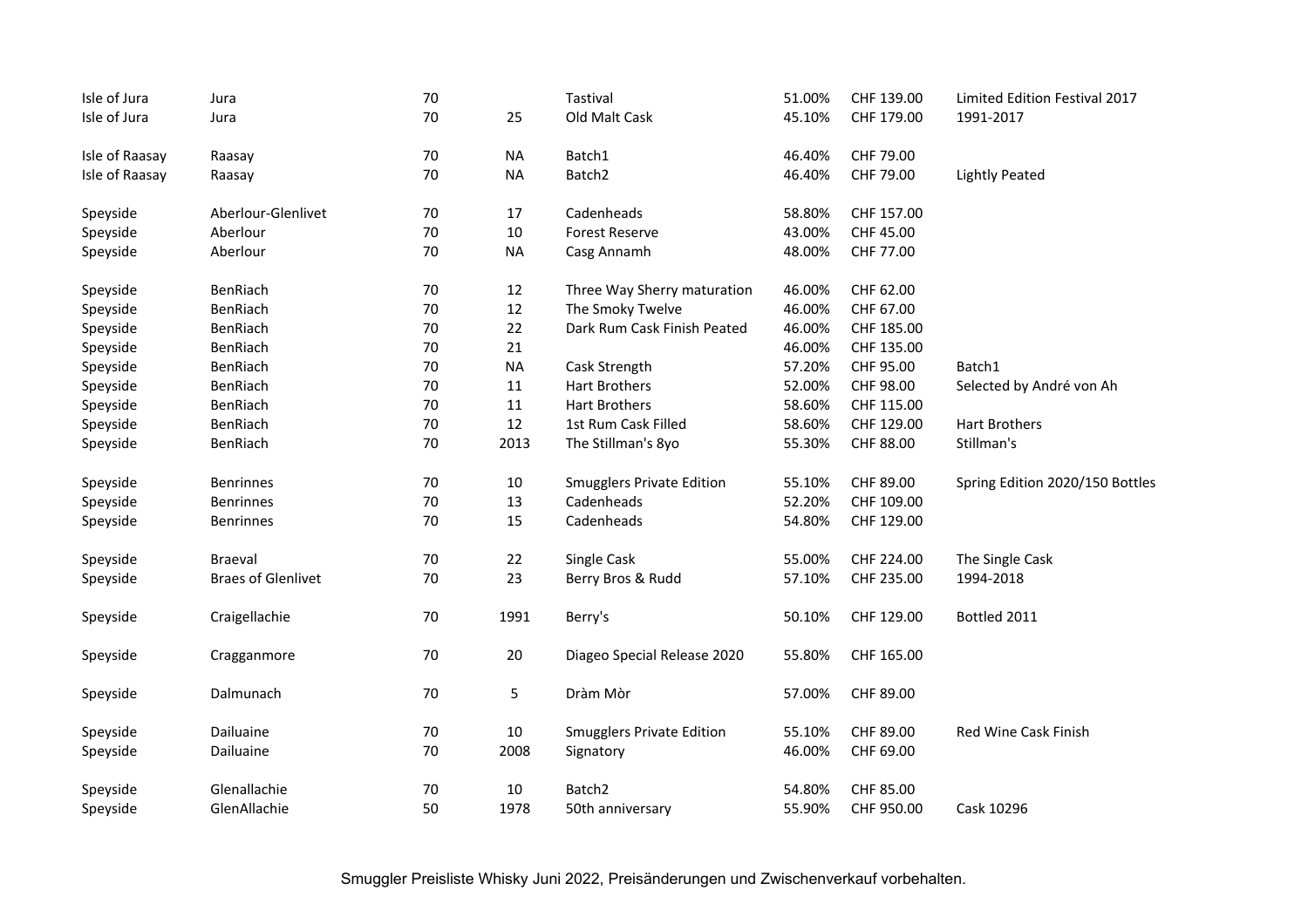| Speyside | Glenallachie           | 50 | 1990      | 50th anniversary          | 44.90% | CHF 325.00   | Cask 2515            |
|----------|------------------------|----|-----------|---------------------------|--------|--------------|----------------------|
| Speyside | Glenallachie           | 70 | 12        |                           | 46.00% | CHF 64.00    |                      |
| Speyside | Glenallachie           | 70 | 18        |                           | 46.00% | CHF 139.00   |                      |
| Speyside | Glenallachie           | 70 | 25        |                           | 48.00% | CHF 348.00   |                      |
| Speyside | Glenallachie           | 70 | 2006      | Bourbon Cask 27977        | 61.40% | CHF 122.00   |                      |
| Speyside | Glenallachie           | 70 | 1989      | Hogshead 101217           | 45.80% | CHF 399.00   |                      |
| Speyside | Glenallachie           | 70 | 1990      | Virgin Oak Cask 1468      | 54.10% | CHF 399.00   |                      |
| Speyside | Glenallachie           | 70 | $11\,$    | Grattamacco Cask          | 48.00% | CHF 85.00    |                      |
| Speyside | Glenallachie           | 70 | 2010      | Napa Valley Red Wine Cask | 61.20% | CHF 125.00   |                      |
| Speyside | Glenallachie           | 70 | 11        | Pedro Ximénez Wood finish | 48.00% | CHF 89.00    |                      |
| Speyside | Glenallachie           | 70 | 12        | Ruby Port Wood finish     | 48.00% | CHF 89.00    |                      |
| Speyside | Glenallachie-Glenlivet | 70 | 24        | Cadenheads                | 54.20% | CHF 187.00   | 1992/2017            |
| Speyside | Glenburgie             | 70 | 14        | Cadenheads                | 53.60% | CHF 119.00   |                      |
| Speyside | Glenburgie             | 70 | 11        | <b>Hart Brothers</b>      | 57.50% | CHF 115.00   | 1st fill Sherry Butt |
| Speyside | Glenburgie             | 70 | 1975      | <b>Berry Bros</b>         | 44.10% | CHF 1'275.00 | 45years old          |
| Speyside | Glenburgie-Glenlivet   | 70 | 26        | Cadenheads                | 50.20% | CHF 198.00   | 1992-2018            |
| Speyside | Glenburgie-Glenlivet   | 70 | 24        | Cadenheads                | 51.60% | CHF 164.00   | 1992                 |
| Speyside | Glenburgie-Glenlivet   | 70 | 25        | Cadenheads                | 54.60% | CHF 205.00   | 1992/2017            |
| Speyside | Glenfiddich            | 70 | 12        |                           | 40.00% | CHF 45.50    |                      |
| Speyside | Glenfiddich            | 70 | 18        |                           | 40.00% | CHF 98.00    |                      |
| Speyside | Glenfiddich            | 70 | 26        | Excellence                | 43.00% | CHF 499.00   |                      |
| Speyside | Glenfiddich            | 70 | <b>NA</b> | Projekt XX                | 47.00% | CHF 59.50    |                      |
| Speyside | Glenfiddich            | 70 | <b>NA</b> | <b>IPA</b>                | 47.00% | CHF 57.50    |                      |
| Speyside | Glenfiddich            | 70 | 21        | Rum Cask Finish           | 40.00% | CHF 170.00   |                      |
| Speyside | Glenfiddich            | 70 | 21        | <b>Winter Storm</b>       | 43.00% | CHF 345.00   |                      |
| Speyside | Glenfiddich            | 70 | 23        | Grand Cru                 | 40.00% | CHF 289.00   |                      |
| Speyside | Glenfiddich            | 70 | 26        | <b>Grand Couronne</b>     | 43.80% | CHF 630.00   |                      |
| Speyside | Glen Elgin             | 70 | 23        | SMOS 1995 Hogshead        | 51.30% | CHF 164.00   |                      |
| Speyside | Glen Elgin             | 70 | 12        | <b>Berry Bros</b>         | 58.90% | CHF 109.00   |                      |
| Speyside | Glen Grant-Glenlivet   | 70 | 24        | Cadenheads                | 45.90% | CHF 188.00   |                      |
| Speyside | Glen Grant             | 70 | 25        | Wilson&Morgan             | 51.00% | CHF 399.00   | 1992-2018            |
| Speyside | Glen Moray             | 70 | 12        | <b>Berry Bros</b>         | 46.00% | CHF 89.00    |                      |
| Speyside | <b>Glen Moray</b>      | 70 | 10        | 1st fill Madeira finish   | 54.00% | CHF 89.00    | Dràm Mòr             |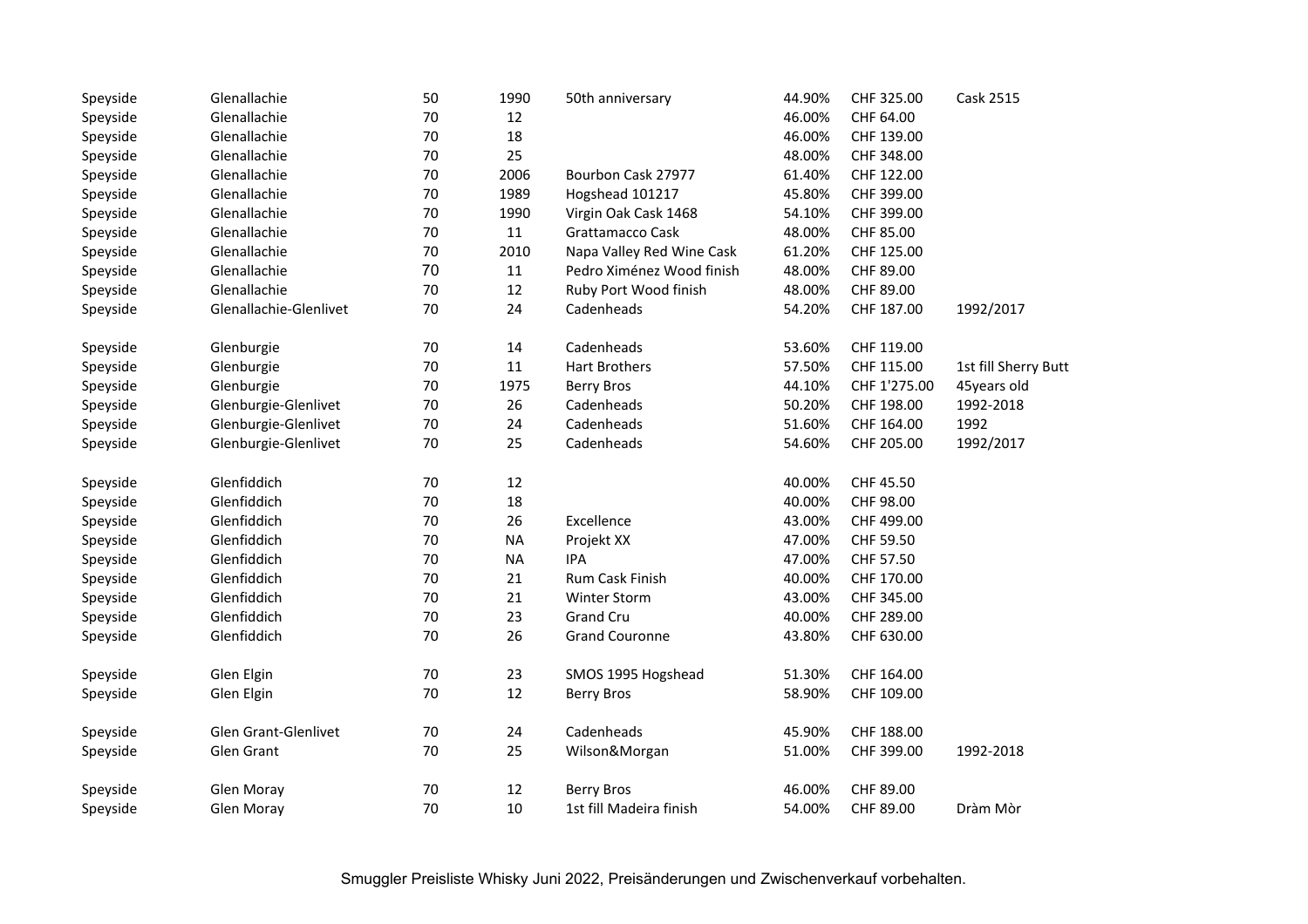| Speyside | Imperial               | 70 | 1997      | Gordon&Macphails          | 43.00% | CHF 189.00   | <b>Distillery Labels</b> |
|----------|------------------------|----|-----------|---------------------------|--------|--------------|--------------------------|
| Speyside | Imperial               | 70 | 21        | SMOS a marriage of Casks  | 47.50% | CHF 269.00   |                          |
| Speyside | Imperial               | 70 | 1995      | Càrn Mòr                  | 42.10% | CHF 285.00   |                          |
| Speyside | Kininvie               | 35 | 23        |                           | 42.60% | CHF 145.00   |                          |
| Speyside | Kininvie               | 35 | 25        | The first Drop            | 61.40% | CHF 585.00   | <b>Special Release</b>   |
| Speyside | Linkwood               | 70 | 1995      | Wemyss                    | 46.00% | CHF 138.00   | Honeysuckle Bower        |
| Speyside | Linkwood               | 70 | 12        | <b>SMOS Reserve Cask</b>  | 48.00% | CHF 84.00    | Parcel No. 2             |
| Speyside | Linkwood Glenlivet     | 70 | 28        | Cadenheads                | 58.40% | CHF 249.00   |                          |
| Speyside | Longmorn Glenlivet     | 70 | 26        | Cadenheads                | 49.50% | CHF 296.00   |                          |
| Speyside | Macallan               | 70 | 15        | Fine Oak                  | 43.00% | CHF 185.00   |                          |
| Speyside | Macallan               | 70 | 15        | Double Cask               | 43.00% | CHF 133.00   |                          |
| Speyside | Macallan               | 70 | 25        | <b>Triple Cask</b>        | 43.00% | CHF 1'750.00 |                          |
| Speyside | Macallan               | 70 | 12        | Double Cask               | 40.00% | CHF 79.00    |                          |
| Speyside | Macallan               | 75 | 12        | Sherry Oak                | 43.00% | CHF 155.00   |                          |
| Speyside | Macallan               | 70 | 12        | Sherry Oak 2018           | 40.00% | CHF 95.00    |                          |
| Speyside | Macallan               | 70 | 18        | Sherry Oak 2022 Release   | 43.00% | CHF 399.00   |                          |
| Speyside | Macallan               | 70 | 18        | Double Casks 2022 Release | 43.00% | CHF 345.00   |                          |
| Speyside | Macallan               | 70 | <b>NA</b> | Rare Cask Release 2021    | 43.00% | CHF 349.00   |                          |
| Speyside | Macallan               | 70 | <b>NA</b> | Rare Cask Release 2020    | 43.00% | CHF 299.00   |                          |
| Speyside | Macallan               | 70 | <b>NA</b> | Estate                    | 43.00% | CHF 235.00   |                          |
| Speyside | Macallan Concept No. 3 | 70 | <b>NA</b> | 2020                      | 40.80% | CHF 319.00   |                          |
| Speyside | Macallan Edition No. 4 | 70 | <b>NA</b> | Edition No. 4             | 48.40% | CHF 595.00   |                          |
| Speyside | Macallan               | 70 | <b>NA</b> | Enigma                    | 44.90% | CHF 289.00   |                          |
| Speyside | Mystery of Speyside    | 75 | 14        | Smuggler's Edition        | 51.50% | CHF 145.00   |                          |
| Speyside | Miltonduff             | 70 | 20        | Chieftains                | 50.20% | CHF 164.00   |                          |
| Speyside | Miltonduff             | 70 | 20        | SMOS                      | 52.20% | CHF 138.00   |                          |
| Speyside | Mortlach               | 70 | 2008      | Signatory                 | 56.40% | CHF 109.00   |                          |
| Speyside | Mortlach               | 70 | 15        | <b>Games of Thrones</b>   | 46.00% | CHF 162.00   |                          |
| Speyside | Mortlach               | 70 | 23        | <b>Hart Brothers</b>      | 51.50% | CHF 235.00   |                          |
| Speyside | Mortlach               | 70 | 16        |                           | 43.40% | CHF 107.00   |                          |
|          |                        |    |           |                           |        |              |                          |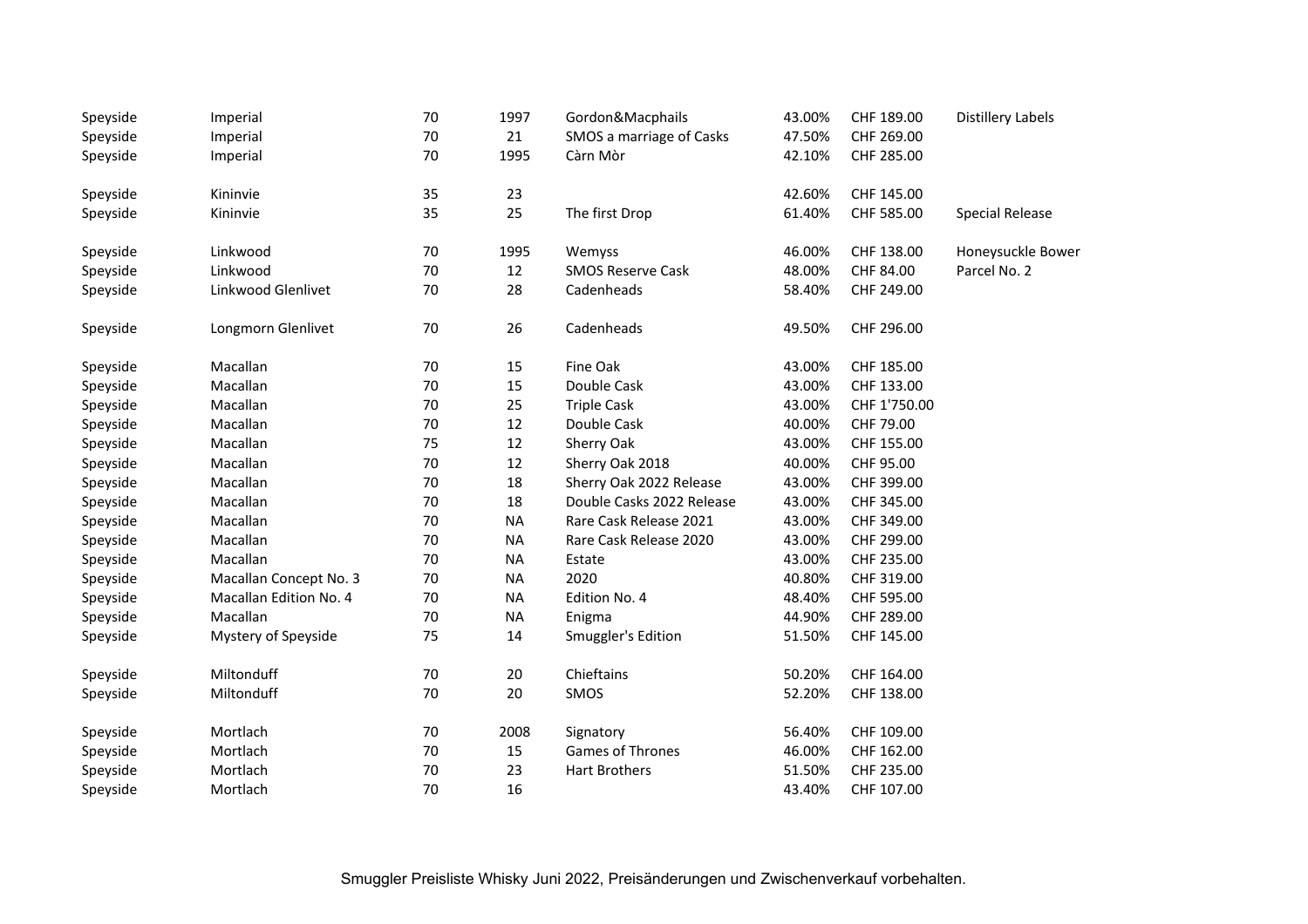| Speyside | Pittivaych      | 70     | 28        | Diageo Lim. Edition 2018      | 52.10% | CHF 425.00 |                                         |
|----------|-----------------|--------|-----------|-------------------------------|--------|------------|-----------------------------------------|
| Speyside | Strathisla      | $70\,$ | 20        | Cadenheads                    | 53.60% | CHF 149.00 |                                         |
| Speyside | Strathisla      | 70     | 1989      | Berrys                        | 53.10% | CHF 175.00 |                                         |
| Speyside | Strathmill      | 70     | 21        | The Maltman                   | 50.50% | CHF 139.00 | <b>Bourbon Cask</b>                     |
| Speyside | The Balvenie    | 70     | 12        | Double Wood                   | 40.00% | CHF 69.00  |                                         |
| Speyside | The Balvenie    | 70     | 14        | Caribbean Cask                | 43.00% | CHF 79.00  |                                         |
| Speyside | The Balvenie    | 70     | 16        | French Oak                    | 47.60% | CHF 179.00 |                                         |
| Speyside | The Balvenie    | 70     | 17        | Double Wood                   | 43.00% | CHF 189.00 |                                         |
| Speyside | The Balvenie    | 70     | 25        | Single Barrel                 | 47.80% | CHF 619.00 |                                         |
| Speyside | The Balvenie    | 70     | 25        | Double Wood                   | 43.00% | CHF 625.00 |                                         |
| Speyside | The Balvenie    | 70     | 25        | Rare Marriage 25yo            | 48.00% | CHF 790.00 |                                         |
| Speyside | The Balvenie    | 70     |           | Tun 1509                      | 52.60% | CHF 333.00 | Batch 5                                 |
| Speyside | The Balvenie    | $70\,$ |           | Tun 1509                      | 50.40% | CHF 345.00 | Batch 6                                 |
| Speyside | The Balvenie    | 70     | 14        | The Week of peat              | 48.30% | CHF 84.00  |                                         |
| Speyside | The Balvenie    | 70     | 12        | The sweet Toas of American Oa | 43.00% | CHF 72.00  |                                         |
| Speyside | The Balvenie    | 70     | 19        | The Edge of Burnhead Wood     | 48.70% | CHF 345.00 |                                         |
| Speyside | The Balvenie    | 70     | 26        | a day of dark barley          | 48.70% | CHF 810.00 |                                         |
| Speyside | The Balvenie    | 70     | 21        | Portwood                      | 40.00% | CHF 195.00 |                                         |
| Speyside | The Balvenie    | 70     | 21        | the second red Rose           | 48.10% | CHF 395.00 |                                         |
| Speyside | The Glenlivet   | 70     | 14        | Signatory                     | 61.70% | CHF 169.00 |                                         |
| Speyside | The Glenlivet   | 70     | 1977      | Gordon&Macphails              | 43.00% | CHF 950.00 | Rarität                                 |
| Speyside | The Glenlivet   | 75     | <b>NA</b> | Enigma                        | 60.60% | CHF 229.00 |                                         |
| Speyside | Secret Speyside | 70     | 26        | The Maltman                   | 46.70% | CHF 198.00 | <b>Bourbon Barrel</b>                   |
| Speyside | The Glenrothes  | 70     | 1997      | Signatory Ibisco Decanter     | 43.00% | CHF 179.00 |                                         |
| Speyside | The Glenrothes  | 70     | 1993      | Wemyss                        | 46.00% | CHF 155.00 | Kumquat Cluster                         |
| Speyside | The Glenrothes  | 70     | 1978      |                               | 43.00% | CHF 650.00 |                                         |
| Speyside | The Glenrothes  | 70     | 17        | Cadenheads                    | 54.00% | CHF 145.00 |                                         |
| Speyside | The Glenrothes  | 70     | 9         | 1st fill Madeira              | 57.40% | CHF 79.00  | Dràm Mòr                                |
| Speyside | Secret Speyside | 70     | 1987/2021 | Berry Bros & Rudd Selection   | 47.20% | CHF 365.00 | Single Cask for Switzerland 227 bottles |
| Speyside | Tamnavulin      | 70     | 1967      | 45y Sansibar Whisky           | 40.30% | CHF 480.00 |                                         |
| Speyside | Tamnavulin      | 70     | 1991      | The First Editions 27y        | 47.60% | CHF 245.00 |                                         |
| Speyside | Tomintoul       | 70     | 15        | 1st fill Calvados finish      | 55.10% | CHF 115.00 | Dràm Mòr                                |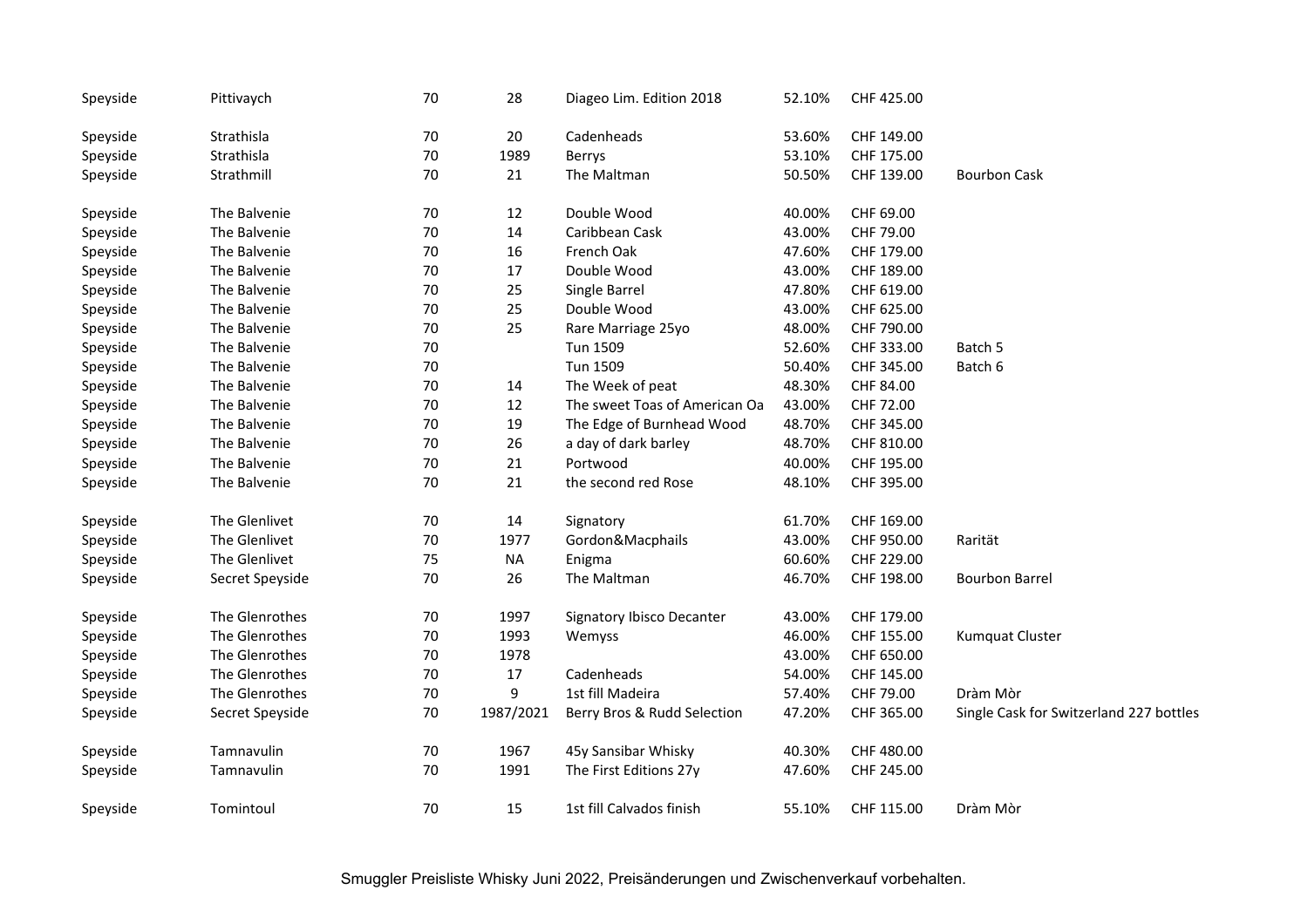| Tormore            | 70              | 27             | The Old Malt Cask Coll.          | 50.00% | CHF 198.00 |                            |
|--------------------|-----------------|----------------|----------------------------------|--------|------------|----------------------------|
| Ardnamurchan       | 70              | <b>NA</b>      | AD/01.21:01                      | 46.80% | CHF 68.00  |                            |
| Ardnamurchan       | 70              | <b>NA</b>      | AD/07.21:05                      | 46.80% | CHF 68.00  |                            |
| Ardnamurchan       | 70              | <b>NA</b>      | AD/10.21:06                      | 46.80% | CHF 68.00  |                            |
| Aberfeldy          | 70              | 1999           | Wemyss                           | 46.00% | CHF 129.00 | <b>Snuffed Candle</b>      |
| Aberfeldy          | 70              | 1999           | Wemyss                           | 46.00% | CHF 125.00 | <b>Toffe Tuile</b>         |
| <b>Balblair</b>    | 70              | 1991           |                                  | 46.00% | CHF 229.00 |                            |
|                    |                 |                |                                  |        |            |                            |
| <b>Balblair</b>    |                 | 21             | Gordon&MacPhails                 | 43.00% | CHF 149.00 | The MacPhails Collection   |
| <b>Balblair</b>    |                 | 8              | Cadenheads                       | 57.80% | CHF 115.00 |                            |
| <b>Balblair</b>    | 70              | $10\,$         | <b>Oloroso Sherry Cask</b>       | 52.60% | CHF 109.00 | The Maltman                |
| Balblair           | 70              | $10\,$         | 1st fill Oloroso Hoghshead       | 52.00% | CHF 119.00 | Dràm Mòr                   |
| <b>Ben Nevis</b>   | 70              | $20\,$         | The Single Cask                  | 51.70% | CHF 209.00 |                            |
| <b>Ben Nevis</b>   | 70              | 25             | Milroy's of Soho                 | 47.60% | CHF 345.00 | 09.02.1996/28.06.2021      |
| Bladnoch           | 70              | 1993           | Gordon&MacPhails                 | 46.00% | CHF 185.00 | <b>Connoisseurs Choice</b> |
| <b>Blair Athol</b> | 70              | 1991           | Wemyss                           | 46.00% | CHF 159.00 | <b>Foraged Fruit Fool</b>  |
| <b>Blair Athol</b> | 70              | 28             | <b>Acla Selection</b>            | 47.30% | CHF 249.00 |                            |
| Clynelish          | 70              | 21             | Dist 10/95 Bottl 9/17            | 54.60% | CHF 410.00 | Douglais Laing XOP         |
| Clynelish          | 70              | 14             |                                  | 46.00% | CHF 54.00  |                            |
| Clynelish          | 70              | 1995           | Signatory 23y                    | 56.30% | CHF 219.00 |                            |
| Dalwhinnie         | 70              | 15             |                                  | 43.00% | CHF 52.00  |                            |
| Dalwhinnie         | 70              | 2002           | <b>Distillers Edition</b>        | 43.00% | CHF 79.00  |                            |
| Deanston           | 70              | 9              | 1st fill Malvasia/Madeira finish | 51.40% | CHF 95.00  | Dràm Mòr                   |
| Glen Garioch       | 70              | 17             | Renaissance                      | 50.80% | CHF 125.00 | 3rd Chapter                |
| Glen Garioch       | 70              | 8              | The Warehouse                    | 56.00% | CHF 89.00  |                            |
| Glendronach        | 70              | 15             | Revival                          | 46.00% | CHF 109.00 |                            |
|                    | <b>Balblair</b> | 70<br>70<br>70 | 2000                             |        | 46.00%     | CHF 139.00                 |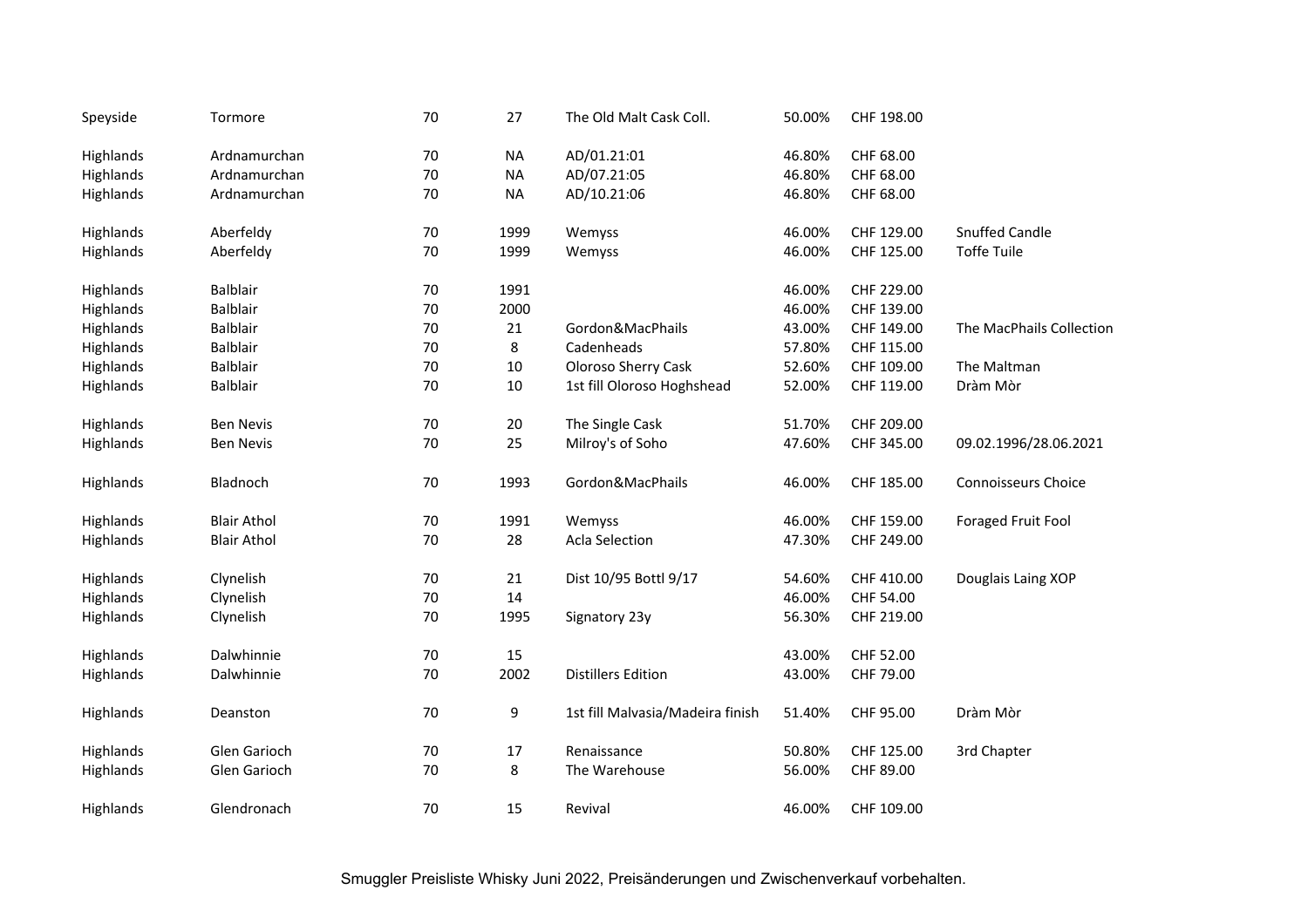| Hihglands | Glendronach     | 70     | 21        | Parliament                  | 48.00% | CHF 189.00 |                         |
|-----------|-----------------|--------|-----------|-----------------------------|--------|------------|-------------------------|
| Highlands | Glendronach     | 70     | 18        | Allardice                   | 46.00% | CHF 165.00 |                         |
| Highlands | Glendronach     | $70\,$ | 16        | Boynsmill                   | 46.00% | CHF 139.00 |                         |
| Highlands | Glendronach     | 70     | 10        | <b>Hart Brothers</b>        | 58.10% | CHF 125.00 | 1st fill Sherry Butt    |
| Highlands | Glenfarclas 105 | 100    | <b>NA</b> | 105 Cask Strength           | 60.00% | CHF 66.00  |                         |
| Highlands | Glenmorangie    | 70     | 10        | The Origninal               | 40.00% | CHF 45.00  |                         |
| Highlands | Glenmorangie    | 70     | <b>NA</b> | Nectar d'Or                 | 46.00% | CHF 64.00  | Sauternes Cask          |
| Highlands | Glenmorangie    | 70     | 14        | Quinta Ruban                | 46.00% | CHF 64.00  | Port Cask               |
| Highlands | Glenmorangie    | 70     | 12        | Lasanta                     | 46.00% | CHF 64.00  | <b>Sherry Cask</b>      |
| Highlands | Glenmorangie    | 70     | 13        | Cognac Cask finish          | 64.00% | CHF 99.00  |                         |
| Highlands | Glenmorangie    | 70     | 18        | <b>Extremely Rare</b>       | 43.00% | CHF 105.00 |                         |
| Highlands | Glenmorangie    | 70     | <b>NA</b> | Tusail                      | 46.00% | CHF 105.00 | <b>Private Edition</b>  |
| Highlands | Glenmorangie    | 70     | <b>NA</b> | Astar                       | 52.50% | CHF 99.00  | 2017 Limited Edition    |
| Highlands | Glenmorangie    | 70     | <b>NA</b> | <b>SPIOS</b>                | 46.00% | CHF 99.00  | Private Edition #9      |
| Highlands | Glenmorangie    | 70     | <b>NA</b> | Allta                       | 51.20% | CHF 99.00  | Private Edition #10     |
| Highlands | Glenmorangie    | $70\,$ | 1991      | Bond House No1              | 43.00% | CHF 620.00 |                         |
| Highlands | Glenmorangie    | 70     | <b>NA</b> | Signet                      | 46.00% | CHF 189.00 |                         |
| Highlands | Glenturret      | 70     | 1989      | Cask Strength Col.          | 42.40% | CHF 195.00 | Signatory               |
| Highlands | Glenturret      | 70     | 1999      | Gordon&MacPhails            | 43.00% | CHF 83.00  | The MacPhail Collection |
| Highlands | Glengoyne       | 70     | 12        |                             | 43.00% | CHF 64.00  |                         |
| Highlands | Glengoyne       | $70\,$ | 18        |                             | 43.00% | CHF 139.00 |                         |
| Highlands | Glengoyne       | 70     | 13        | <b>Hart Brothers</b>        | 58.10% | CHF 129.00 | first fill Sherry Cask  |
| Highlands | Knockando       | 70     | 18        | Dist. 1998                  | 43.00% | CHF 89.00  |                         |
| Highlands | Knockando       | 70     | 21        | Dist. 1994                  | 43.00% | CHF 99.00  |                         |
| Highlands | Knockdhu        | 70     | 8         | A.D. Rattray                | 49.60% | CHF 99.00  |                         |
| Highlands | Macduff         | 70     | 14        | <b>Refill Moscatel Cask</b> | 51.70% | CHF 99.00  | Dràm Mòr                |
| Highlands | Oban            | 70     | 2005      | <b>Distillers Edition</b>   | 43.00% | CHF 79.00  |                         |
| Highlands | Oban            | 70     | 12        | Special Release 2021        | 56.20% | CHF 139.00 |                         |
| Highlands | Pulteney        | 70     | 11        | Cadenheads                  | 55.80% | CHF 133.00 |                         |
| Highlands | Pulteney        | 70     | 11        | A.D. Rattray                | 57.20% | CHF 115.00 |                         |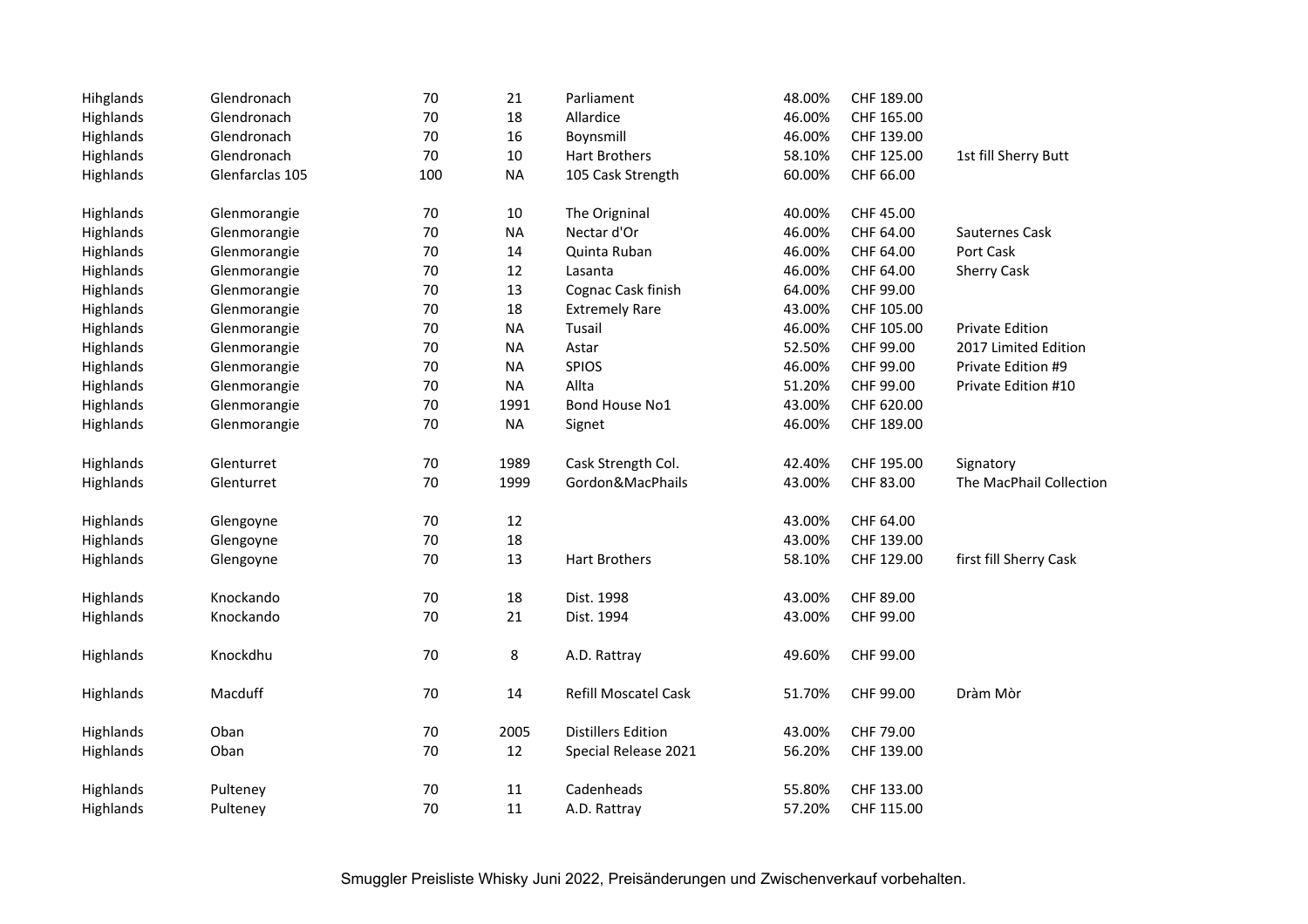| Highlands | The Dalmore                 | 70   | 12             |                               | 40.00% | CHF 72.00  |                            |
|-----------|-----------------------------|------|----------------|-------------------------------|--------|------------|----------------------------|
| Highlands | The Dalmore                 | 70   | 18             |                               | 43.00% | CHF 135.00 |                            |
| Highlands | The Dalmore                 | 70   | 15             |                               | 40.00% | CHF 99.00  |                            |
| Highlands | The Dalmore                 | 70   | <b>NA</b>      | Cigar Malt Reserve            | 44.00% | CHF 119.00 |                            |
| Highlands | The Dalmore                 | 70   | <b>NA</b>      | Port Wood Reserve             | 46.50% | CHF 95.00  |                            |
| Highlands | Tomatin                     | 70   | 1988           | Cu Bocan                      | 51.50% | CHF 310.00 | <b>Limited Edition</b>     |
| Highlands | Tomatin                     | 70   | 12             |                               | 40.00% | CHF 53.00  |                            |
| Highlands | Tomatin                     | 70   | 18             |                               | 46.00% | CHF 110.00 |                            |
| Highlands | Tomatin                     | 70   | 1990           | excl. For Switzerland         | 45.60% | CHF 320.00 |                            |
| Highlands | <b>Tomatin Contrast Box</b> | 2x35 | <b>NA</b>      | 1x Bourbon & 1x Sherry Mature | 53.40% | CHF 99.00  |                            |
| Highlands | Tomatin                     | 70   | 1994           | First Editions 25yo           | 47.90% | CHF 195.00 |                            |
| Highlands | Tomatin                     | 70   | 2010           | 1st fill white port finish    | 53.10% | CHF 109.00 | Dràm Mòr                   |
| Highlands | Tullibardine                | 70   | 15             | Long Valley Selection         | 50.00% | CHF 117.00 |                            |
| Highlands | Wolfburn                    | 70   | <b>NA</b>      | Aurora                        | 46.00% | CHF 64.00  | <b>Sherry Cask</b>         |
| Highlands | Wolfburn                    | 70   | <b>NA</b>      | Morven Edition 2021           | 46.00% | CHF 61.00  |                            |
| Highlands | Wolfburn                    | 70   | <b>NA</b>      | Fathers Day Edit. 2021        | 54.20% | CHF 98.00  |                            |
| Highlands | Wolfburn                    | 70   | <b>NA</b>      | <b>Managers Cask</b>          | 57.90% | CHF 169.00 |                            |
| Highlands | Wolfburn                    | 70   | $\overline{7}$ | Sherry Cask&Bourbon Cask      | 58.20% | CHF 109.00 |                            |
| Highlands | Wolfburn                    | 70   | <b>NA</b>      | Hagalaz                       | 52.80% | CHF 215.00 | The Kylver Series #9       |
| Lowlands  | Caledonian                  | 70   | 1987           | Single Grain 30y              | 53.30% | CHF 239.00 | Waldhaus St. Mortiz Editon |
| Lowlands  | Cambus                      | 70   | 1990           | The Grainman                  | 48.30% | CHF 174.00 |                            |
| Lowlands  | Cambus                      | 70   | 1991           | <b>Berry Bros</b>             | 49.90% | CHF 275.00 |                            |
| Lowlands  | Cameronbridge               | 70   | 1989           | Cadenheads                    | 57.80% | CHF 209.00 |                            |
| Lowlands  | Cameronbridge               | 70   | 1991           | Old Particular 28y            | 52.60% | CHF 145.00 |                            |
| Lowlands  | Cameronbridge               | 70   | 1992           | The Grainman                  | 51.70% | CHF 175.00 |                            |
| Lowlands  | Clydeside "Stobcross"       | 70   | <b>NA</b>      |                               | 46.00% | CHF 74.00  |                            |
| Lowlands  | Dumbarton                   | 70   | 1964           | Single Grain 53y              | 46.00% | CHF 635.00 |                            |
| Lowlands  | Dumbarton                   | 70   | 1992           | The Grainman 27y              | 49.40% | CHF 148.00 |                            |
| Lowlands  | Dumbarton                   | 70   | 20             | Dràm Mòr                      | 52.00% | CHF 149.00 |                            |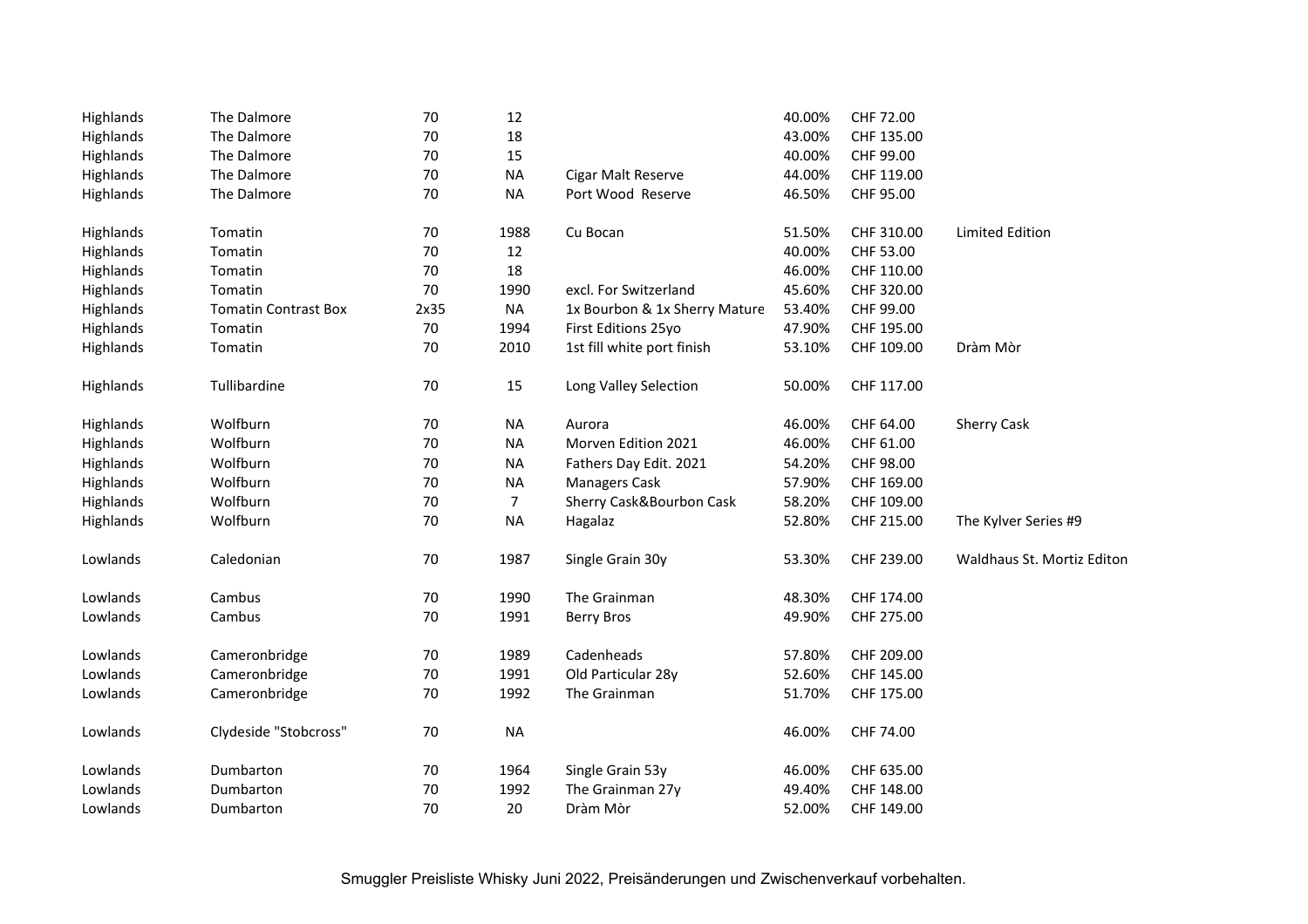| Lowlands            | Girvan                      | 70 | 1979      | Single Grain 35y                 | 50.80% | CHF 245.00   | Wilson&Morgan                            |
|---------------------|-----------------------------|----|-----------|----------------------------------|--------|--------------|------------------------------------------|
| Lowlands            | The Glasgow Distillery 1770 | 50 | <b>NA</b> | <b>Triple Distilled</b>          | 46.00% | CHF 55.00    | Batch 1                                  |
| Lowlands            | The Glasgow Distillery 1770 | 50 | <b>NA</b> | The Original                     | 46.00% | CHF 55.00    |                                          |
| Lowlands            | The Glasgow Distillery 1770 | 50 | <b>NA</b> | Peated                           | 46.00% | CHF 55.00    |                                          |
| Lowlands            | Invergordon                 | 70 | 1972      | Single Grain 43y                 | 47.10% | CHF 295.00   | Hart Brothers                            |
| Lowlands            | Invergordon                 | 70 | 26        | Single Grain                     | 53.50% | CHF 197.00   | Cadenheads                               |
| Lowlands            | Invergordon                 | 70 | 26        | Single Grain                     | 53.80% | CHF 209.00   | Cadenheads                               |
| Lowlands            | Littlemill                  | 70 | 1985      | Gordon&Macphails                 | 46.00% | CHF 516.00   | Rare Old                                 |
| Lowlands            | Littlemill                  | 70 | 29        | 1989 The Whisky Agency           | 49.30% | CHF 545.00   |                                          |
| Lowlands            | North British               | 70 | 1991      | The Warehouse 27y                | 45.50% | CHF 149.00   |                                          |
| Lowlands            | Strathclyde                 | 70 | 30        | Cadenheads                       | 54.50% | CHF 205.00   |                                          |
| Lowlands            | The Granary                 | 70 | 1973      | The Grainman 46y                 | 50.10% | CHF 248.00   | <b>Blended Grain</b>                     |
| Campbeltown         | Hazelburn                   | 70 | 10        |                                  | 46.00% | CHF 62.00    |                                          |
| Campbeltown         | Hazelgrove                  | 70 | 16        | The Maltman                      | 47.10% | CHF 133.00   |                                          |
| Campbeltown         | Kilkerran                   | 70 | $12\,$    |                                  | 46.00% | CHF 65.00    |                                          |
| Campbeltown         | Kilkerran                   | 70 | 8         | Bourbon Cask Edit. 2017          | 55.70% | CHF 95.00    |                                          |
| Campbeltown         | Longrow                     | 70 | <b>NA</b> | Peated                           | 46.00% | CHF 58.00    |                                          |
| Campbeltown         | Springbank                  | 70 | 10        |                                  | 40.00% | CHF 74.00    |                                          |
| Campbeltown         | Springbank                  | 70 | 27        | The Whisky Agency 1991           | 46.40% | CHF 1'495.00 |                                          |
| <b>Blended Malt</b> | Excalibur                   | 70 | 1972      | 45 years Blendet Malt            | 42.20% | CHF 319.00   |                                          |
| <b>Blended Malt</b> | Johnnie Walker              | 70 | <b>NA</b> | <b>Blue Lable Ghost&amp;Rare</b> | 43.80% | CHF 350.00   | Port Ellen                               |
| <b>Blended Malt</b> | Double Barrel               | 70 | <b>NA</b> | Bowmore/Craigellachie            | 46.00% | CHF 77.00    |                                          |
| <b>Blended Malt</b> | <b>Burnside</b>             | 70 | 1992      | 24yo Hogshead                    | 50.10% | CHF 245.00   | C. Dully excl. For House of Single Malts |
| <b>Blended Malt</b> | Orchard House               | 70 | <b>NA</b> | <b>Compass Box</b>               | 46.00% | CHF 49.00    |                                          |
|                     | Double Single               | 70 | <b>NA</b> | <b>Compass Box</b>               | 46.00% | CHF 219.00   |                                          |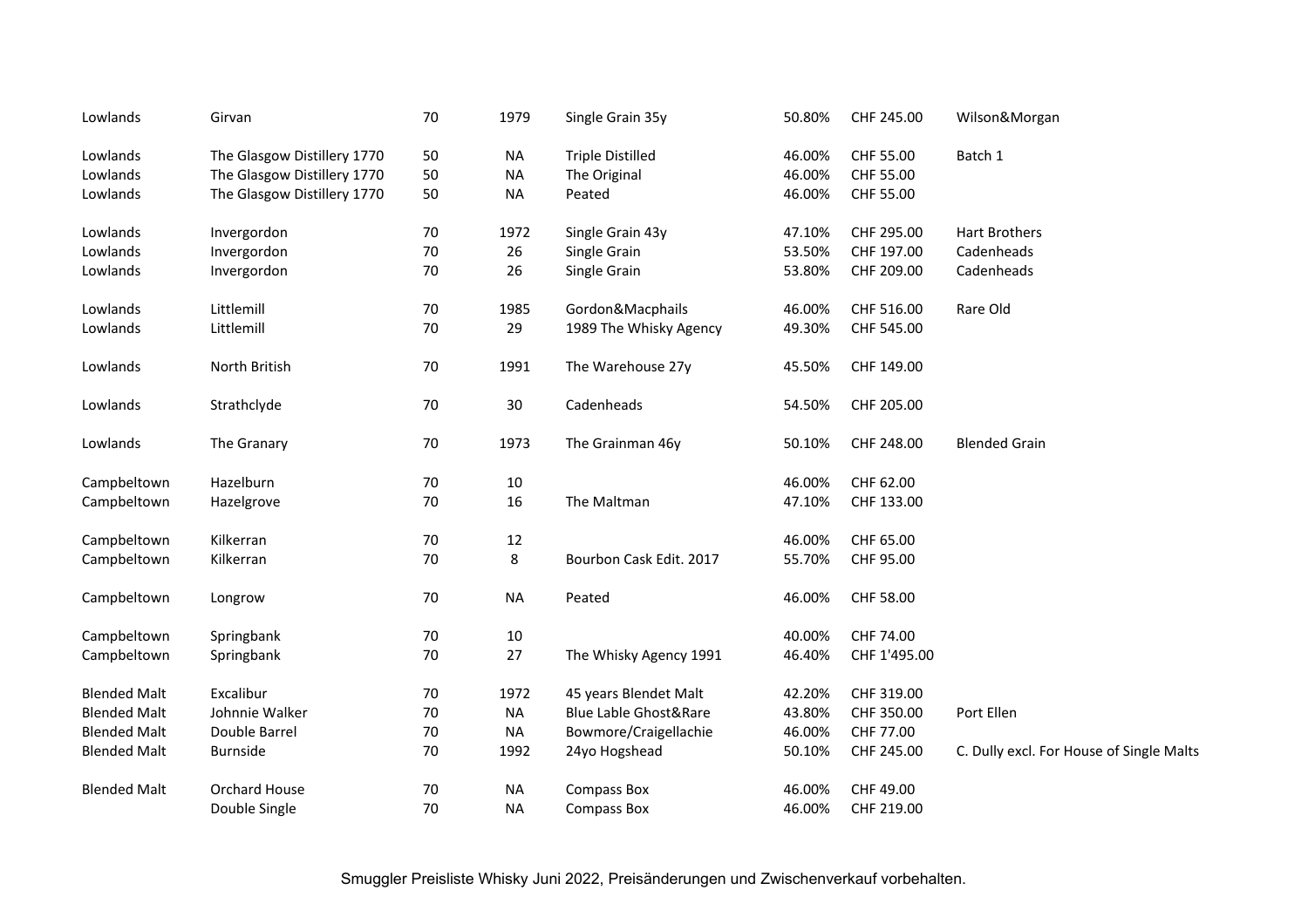|     | Extravaganza              | 70     | <b>NA</b> | <b>Compass Box</b>    | 46.00% | CHF 155.00 |                                   |
|-----|---------------------------|--------|-----------|-----------------------|--------|------------|-----------------------------------|
|     | Oak Cross                 | 70     | <b>NA</b> | Compass Box           | 43.00% | CHF 65.00  |                                   |
|     | No Name                   | $70\,$ | <b>NA</b> | Compass Box           | 48.90% | CHF 155.00 |                                   |
|     | No Name No2               | 70     | Na        | Compass Box           | 48.90% | CHF 159.00 |                                   |
|     | No Name No3               | 70     | <b>NA</b> | Compass Box           | 48.90% | CHF 129.00 |                                   |
|     | Phenomenology             | $70\,$ | <b>NA</b> | Compass Box           | 46.00% | CHF 235.00 |                                   |
|     | Delilah's                 | 70     | <b>NA</b> | <b>Compass Box</b>    | 46.00% | CHF 139.00 | XXV Limited Editon                |
|     | Hedonism "The Muse"       | 70     | <b>NA</b> | <b>Compass Box</b>    | 53.30% | CHF 329.00 |                                   |
|     | The Artist No 7           | 70     | <b>NA</b> | Compass Box           | 55.00% | CHF 145.00 | La Maison du Whisky               |
|     | Transistor                | 70     | <b>NA</b> | <b>Compass Box</b>    | 43.00% | CHF 69.00  |                                   |
|     | The Circle                | 70     | <b>NA</b> | Compass Box           | 46.00% | CHF 135.00 |                                   |
|     | Rogues Banquet            | 70     | <b>NA</b> | <b>Compass Box</b>    | 46.00% | CHF 248.00 |                                   |
|     | Magic Cask                | 70     | <b>NA</b> | <b>Compass Box</b>    | 46.00% | CHF 199.00 |                                   |
|     | Menagerie                 | 70     | <b>NA</b> | <b>Compass Box</b>    | 46.00% | CHF 115.00 |                                   |
|     | Canavas                   | $70\,$ | <b>NA</b> | <b>Compass Box</b>    | 46.00% | CHF 119.00 |                                   |
|     | Ethereal                  | 70     | <b>NA</b> | Compass Box           | 49.00% | CHF 179.00 |                                   |
|     | <b>Experimental Grain</b> | 70     | <b>NA</b> | <b>Compass Box</b>    | 46.00% | CHF 139.00 |                                   |
|     | Peat Chimney              | 70     | 8         | <b>Blendet Malt</b>   | 40.00% | CHF 48.00  | Wemyss                            |
|     | Spice King                | 70     | 8         | <b>Blendet Malt</b>   | 40.00% | CHF 48.00  | Wemyss                            |
|     | Spice King                | 70     | 12        | <b>Blendet Malt</b>   | 40.00% | CHF 58.00  | Wemyss                            |
|     | <b>Gerston Deluxe</b>     | $70\,$ | <b>NA</b> | <b>Blendet Malt</b>   | 46.00% | CHF 85.00  |                                   |
|     | Lord Elcho                | $70\,$ | 15        | <b>Blendet Malt</b>   | 46.00% | CHF 72.00  |                                   |
|     | Monkey Shoulder           | 70     | <b>NA</b> | Batch 27              | 40.00% | CHF 39.00  |                                   |
| d   | Cotswolds                 | 70     | 2014      | <b>Odyssey Barley</b> | 46.00% | CHF 74.00  |                                   |
| iz  | Langatun                  | 50     |           | Old Bear              | 40.00% | CHF 52.50  | Smoky Whisky                      |
| iz  | Langatun                  | 50     |           | Old Bear              | 62.40% | CHF 76.00  | Smoky Whisky                      |
| iz  | Langatun                  | 50     |           | Old Deer              | 62.30% | CHF 79.00  | Classic Whisky                    |
| iz. | Langatun                  | 50     |           | Old Crow              | 46.00% | CHF 79.00  | Peated Whisky                     |
| iz  | Langatun                  | 50     |           | Old Woodpecker        | 46.00% | CHF 67.00  | Organic/Bio Whisky                |
| iz. | Langatun                  | 50     |           | Gold Bee              | 28.00% | CHF 36.50  | Whisky Liqueur                    |
| iz  | Langatun                  | 50     |           | American Barrel Aged  | 62.90% | CHF 109.00 | <b>Cask Proof Private Cask</b>    |
| iz  | Langatun                  | 50     |           | Swiss Bourbon         | 45.60% | CHF 85.00  | American Barrel Aged Private Cask |
| iz  | Langatun                  | 50     |           | Cardeira Finish       | 49.12% | CHF 79.00  |                                   |
| iz  | Langatun                  | 50     |           | Rioja Finish          | 63.00% | CHF 99.00  |                                   |
| iz  | Langatun                  | 50     |           | Madeira Finish        | 60.80% | CHF 99.00  |                                   |
|     |                           |        |           |                       |        |            |                                   |

England

Schweiz

Schweiz

Schweiz

Schweiz

Schweiz

Schweiz

Schweiz

Schweiz

Schweiz

Schweiz

Schweiz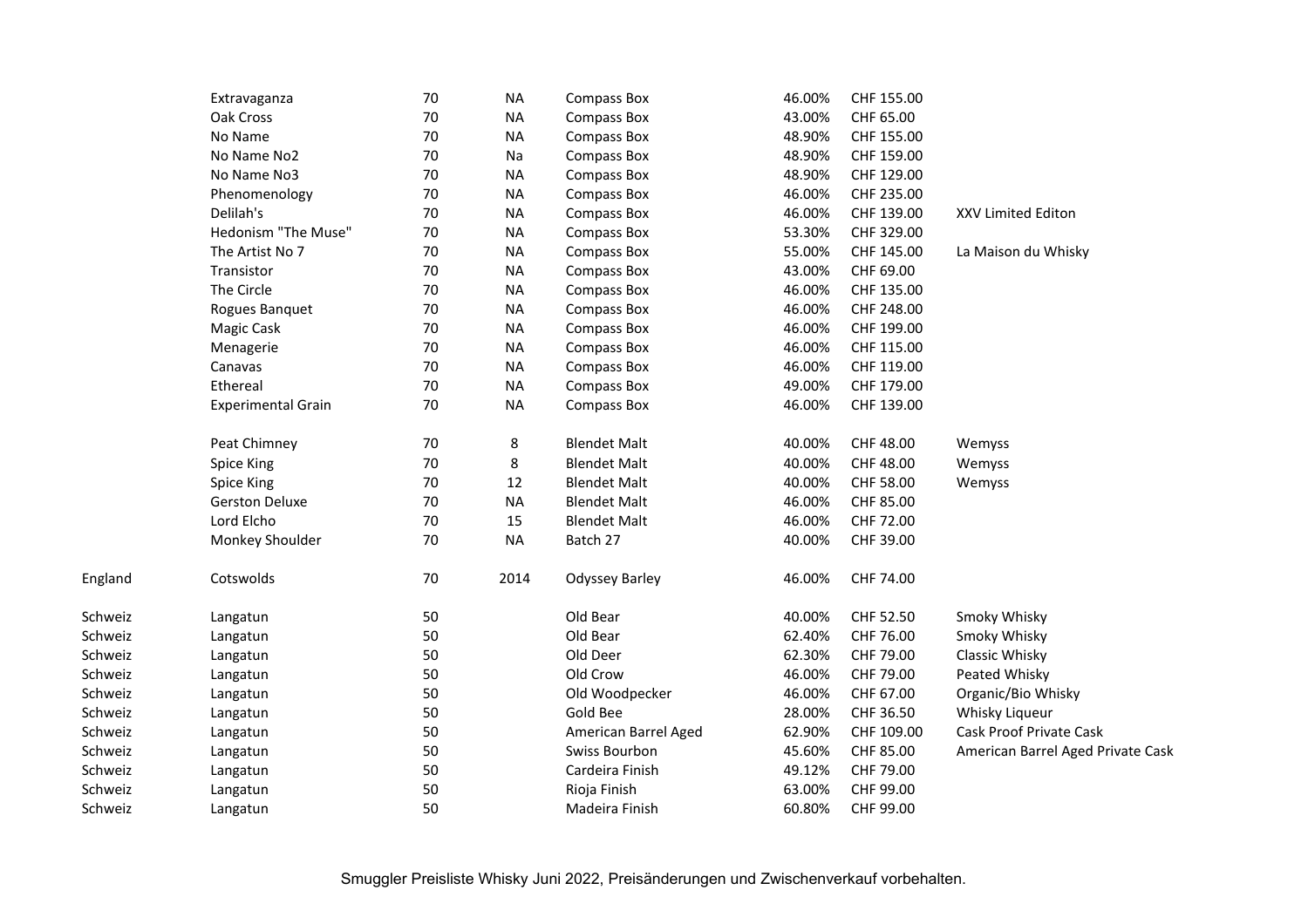| Schweiz      | Langatun                 | 50     |           | Nero d'Avola Finish               | 62.90% | CHF 99.00  | Cask Proof                         |
|--------------|--------------------------|--------|-----------|-----------------------------------|--------|------------|------------------------------------|
| Schweiz      | Langatun                 | 50     |           | Cruz de Alba                      | 49.12% | CHF 79.00  |                                    |
| Schweiz      | Langatun                 | 50     |           | Barbera Cask finish               | 59.70% | CHF 99.00  | <b>Privat Selection Smuggler</b>   |
| Schweiz      | Langatun                 | 50     | 11        | Founder's Reserve                 | 49.12% | CHF 119.00 | Limited 382 bottles                |
| Schweiz      | Irten'ge                 | 70     |           | Project Bottling No.2             | 48.00% | CHF 79.00  | The Gurten Farmhouse Distillery    |
| Lichtenstein | Telser                   | 50     |           | Lichtenstein X+1                  | 52.90% | CHF 99.00  |                                    |
| Australien   | Starward                 | 70     | 2016/2019 | Single Cask Release               | 55.70% | CHF 109.00 | Total 246 Flaschen                 |
| Australien   | Starward                 | 70     | 2016/2021 | Single Cask for Switzerland       | 54.80% | CHF 159.00 | Total 435 Flaschen Berry Bros&Rudd |
| Taiwan       | Kavalan                  | 70     | <b>NA</b> | Ex Bourbon Oak                    | 46.00% | CHF 89.00  |                                    |
| Taiwan       | Kavalan                  | 70     | <b>NA</b> | Podium                            | 46.00% | CHF 95.00  |                                    |
| Taiwan       | Kavalan                  | 70     | <b>NA</b> | Sherry Oak                        | 46.00% | CHF 109.00 |                                    |
| Taiwan       | Kavalan Solist           | $70\,$ | <b>NA</b> | Solist Sherry                     | 57.80% | CHF 135.00 |                                    |
| Taiwan       | Kavalan Solist           | 70     | <b>NA</b> | Solist ex Bourbon                 | 58.60% | CHF 139.00 |                                    |
| Taiwan       | Kavalan Solist           | 70     | <b>NA</b> | Solist Fino                       | 57.00% | CHF 285.00 | in Original Holzkiste              |
| Taiwan       | Kavalan Solist           | 70     | <b>NA</b> | Vinho                             | 58.60% | CHF 189.00 |                                    |
| Taiwan       | Kavalan Solist           | $70\,$ | <b>NA</b> | Port Cask                         | 57.10% | CHF 145.00 |                                    |
| Taiwan       | Kavalan Solist           | 70     | <b>NA</b> | Manzanilla                        | 57.80% | CHF 345.00 |                                    |
| Taiwan       | Kavalan Solist           | 70     | <b>NA</b> | Moscatel Finish                   | 57.10% | CHF 345.00 |                                    |
| Taiwan       | Kavalan Solist           | $70\,$ | <b>NA</b> | Pedro Ximenez                     | 55.60% | CHF 459.00 |                                    |
| Taiwan       | Kavalan Solist           | $70\,$ | <b>NA</b> | Peaty Cask                        | 50.80% | CHF 165.00 |                                    |
| Taiwan       | Kavalan Classic          | 70     | <b>NA</b> | Concertmaster                     | 40.00% | CHF 72.00  |                                    |
| Taiwan       | Kavalan                  | 70     | <b>NA</b> | <b>Triple Sherry Cask</b>         | 40.00% | CHF 105.00 |                                    |
| Japan        | Chichibu Ichiro's Malt   | $70\,$ | <b>NA</b> | Wine Wood Reserve Pure Malt       | 46.50% | CHF 169.00 |                                    |
| Japan        | Chichibu Ichiro's Malt   | 70     | <b>NA</b> | Mizunara Wood Reserve             | 46.50% | CHF 169.00 |                                    |
| Japan        | Chichibu Ichiro's Malt   | 70     | <b>NA</b> | <b>Blue Label Limited Edition</b> | 48.00% | CHF 295.00 | Malt&Grain World Blended Whisky    |
| Japan        | Yoichi&Miyagikeyo        | 2x70   |           |                                   | 46.00% | CHF 420.00 | Rum Cask Finish                    |
| Japan        | Nikka from the Barrel    | 50     |           |                                   | 51.40% | CHF 47.00  |                                    |
| Japan        | Nikka Single Malt Yoichi | 70     | <b>NA</b> |                                   | 45.00% | CHF 89.00  |                                    |
| Japan        | Kurayoshi                | 70     | 8         |                                   | 43.00% | CHF 125.00 |                                    |
| Japan        | Kurayoshi                | 70     | 18        |                                   | 50.00% | CHF 278.00 |                                    |
| Japan        | Hibiki                   | 70     | <b>NA</b> | Japanese Harmony                  | 43.00% | CHF 139.00 |                                    |